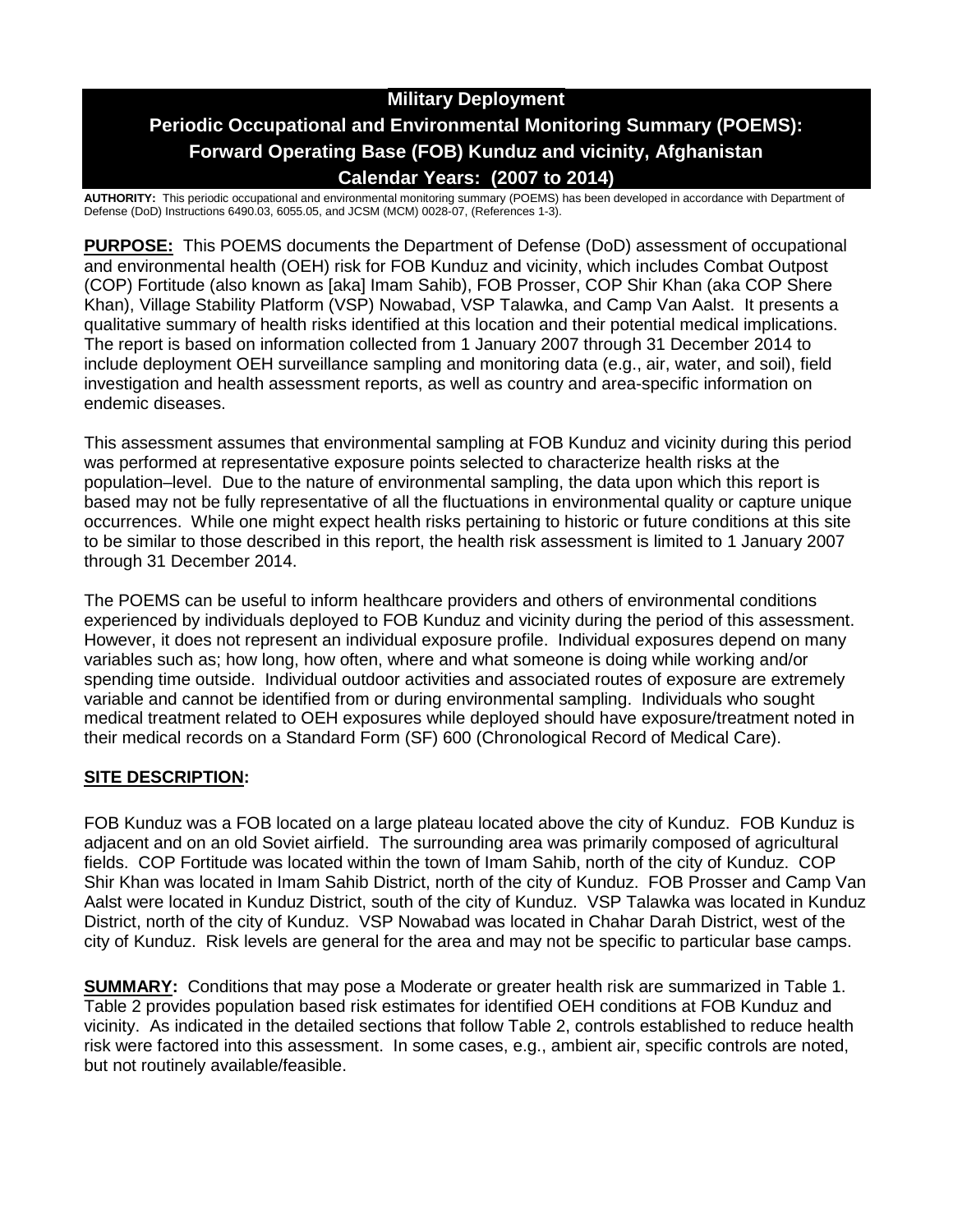### **Table 1: Summary of Occupational and Environmental Conditions with MODERATE or Greater Health Risk**

#### **Short-term health risks & medical implications:**

The following hazards may be associated with potential acute health effects in some personnel during deployment at FOB Kunduz and vicinity:

Food/waterborne diseases (e.g., bacterial diarrhea, hepatitis A, typhoid/paratyphoid fever, diarrhea-cholera, diarrheaprotozoal, brucellosis, hepatitis E); other endemic diseases (malaria, cutaneous leishmaniasis (acute), Crimean-Congo hemorrhagic fever, sandfly fever, scrub typhus (mite-borne), leptospirosis, Tuberculosis (TB), rabies, anthrax, Q fever); and heat stress. For food/waterborne diseases (e.g., bacterial diarrhea, hepatitis A, typhoid/paratyphoid fever, diarrhea-cholera, diarrhea-protozoal, brucellosis, hepatitis E), if ingesting local food and water, the health effects can temporarily incapacitate personnel (diarrhea) or result in prolonged illness (hepatitis A, typhoid/paratyphoid fever, brucellosis, hepatitis E). Risks from food/waterborne diseases may have been reduced with preventive medicine controls and mitigation, which includes hepatitis A and typhoid fever vaccinations and only drinking from approved water sources in accordance with standing CENTCOM policy. For other vector-borne endemic diseases (malaria, cutaneous leishmaniasis (acute), Crimean-Congo hemorrhagic fever, sandfly fever, scrub typhus (mite-borne), these diseases may constitute a significant risk due to exposure to biting vectors; risk reduced to 'Low' by proper wear of the treated uniform, application of repellent to exposed skin, bed net use, and appropriate chemoprophylaxis, as well as minimizing areas of standing water and other vectorbreeding areas. For water contact diseases (leptospirosis) activities involving extensive contact with surface water increase risk. For respiratory diseases (TB), personnel in close-quarter conditions could have been at risk for person-to-person spread. Animal contact diseases (rabies, anthrax, Q fever), pose year-round risk. For heat stress, risk can be greater during months of June through August, and greater for susceptible persons including those older than 45, of low fitness level, unacclimatized, or with underlying medical conditions. Risks from heat stress may have been reduced with preventive medicine controls, work-rest cycles, proper hydration and nutrition, and mitigation.

Air quality: For inhalable coarse particulate matter less than 10 micrometers in diameter ( $PM_{10}$ ) from environmental dust, the PM<sub>10</sub> overall short-term risk was not evaluated due to insufficient data for FOB Kunduz and vicinity. For inhalable fine particulate matter less than 2.5 micrometers in diameter ( $PM_{2.5}$ ) from environmental dust, the  $PM_{2.5}$  overall short-term risk was not evaluated due to insufficient data for FOB Kunduz and vicinity. However, the entire FOB Kunduz and vicinity area is an arid and dust-prone desert environment, also subject to vehicle traffic. Consequently, exposures to  $PM_{10}$  and  $PM_{2.5}$  may vary, as conditions may vary, and may result in mild to more serious short-term health effects (e.g., eye, nose or throat and lung irritation) in some personnel while at this site, particularly exposures to high levels of dust such as during high winds or dust storms. For PM<sub>10</sub> and PM<sub>2.5</sub>, certain subgroups of the deployed forces (e.g., those with pre-existing asthma/cardiopulmonary conditions) are at greatest risk of developing notable health effects. Burn pits and incinerators were not located at FOB Kunduz, COP Fortitude, and COP Shir Khan; however, if burn pits were located at other base camps in the vicinity, the PM<sub>10</sub> and the PM<sub>2.5</sub> overall short-term risks specifically for burn pits were not evaluated due to 'no environmental samples collected near burn pits provided for analysis' – see Section 10.7. For burn pits, exposures may vary, and exposure to high levels of PM<sub>10</sub> and to PM<sub>2.5</sub> in the smoke may also result in mild to more serious short-term health effects (e.g., eye, nose or throat and lung irritation) in some personnel and certain subgroups while at this site. Although most short-term health effects from exposure to particulate matter and burn pit smoke should have resolved post-deployment, providers should be prepared to consider the relationship between deployment exposures and current complaints. Some individuals may have sought treatment for acute respiratory irritation during their time at FOB Kunduz and vicinity. Personnel who reported with symptoms or required treatment while at this site should have exposure and treatment noted in medical record (e.g., electronic medical record and/or on a Standard Form (SF) 600 (Chronological Record of Medical Care).

### **Long-term health risks & medical implications:**

The following hazards may be associated with potential chronic health effects in some personnel during deployment at FOB Kunduz and vicinity:

Air quality: For inhalable fine particulate matter less than 2.5 micrometers in diameter ( $PM_{2.5}$ ) from environmental dust, the overall long-term risk was not evaluated due to insufficient data for FOB Kunduz and vicinity. Inhalable coarse particulate matter less than 10 micrometers in diameter  $(PM_{10})$  from environmental dust was not evaluated for long-term risk due to insufficient data for FOB Kunduz and vicinity and no available health guidelines. However, the entire FOB Kunduz and vicinity area is an arid and dust-prone desert environment, also subject to vehicle traffic, and conditions may have varied. Burn pits and incinerators were not located at FOB Kunduz, COP Fortitude, and COP Shir Khan and the presence or absence of burn pits and incinerators was not available for other locations in this POEMS; however, where they did exist in the vicinity, the  $PM_{10}$  and the  $PM_{2.5}$  overall long-term risks specifically for burn pits were not evaluated due to 'no environmental samples collected near burn pits provided for analysis' and due to no available health guidelines for  $PM_{10}$ . see Section 10.7. However, burn pit exposures may vary, as conditions may have varied. For inhalational exposure to high levels of dust, PM<sub>10</sub> and PM<sub>2.5</sub>, such as during high winds or dust storms, and for exposure to burn pit smoke, it is considered possible that some otherwise healthy personnel who were exposed for a long-term period to dust and particulate matter while at FOB Kunduz and vicinity could develop certain health conditions (e.g., reduced lung function,

> Page 2 of 25 Reviewed by CENTCOM (05 January 2016) Final Approval Date (15 September 2016)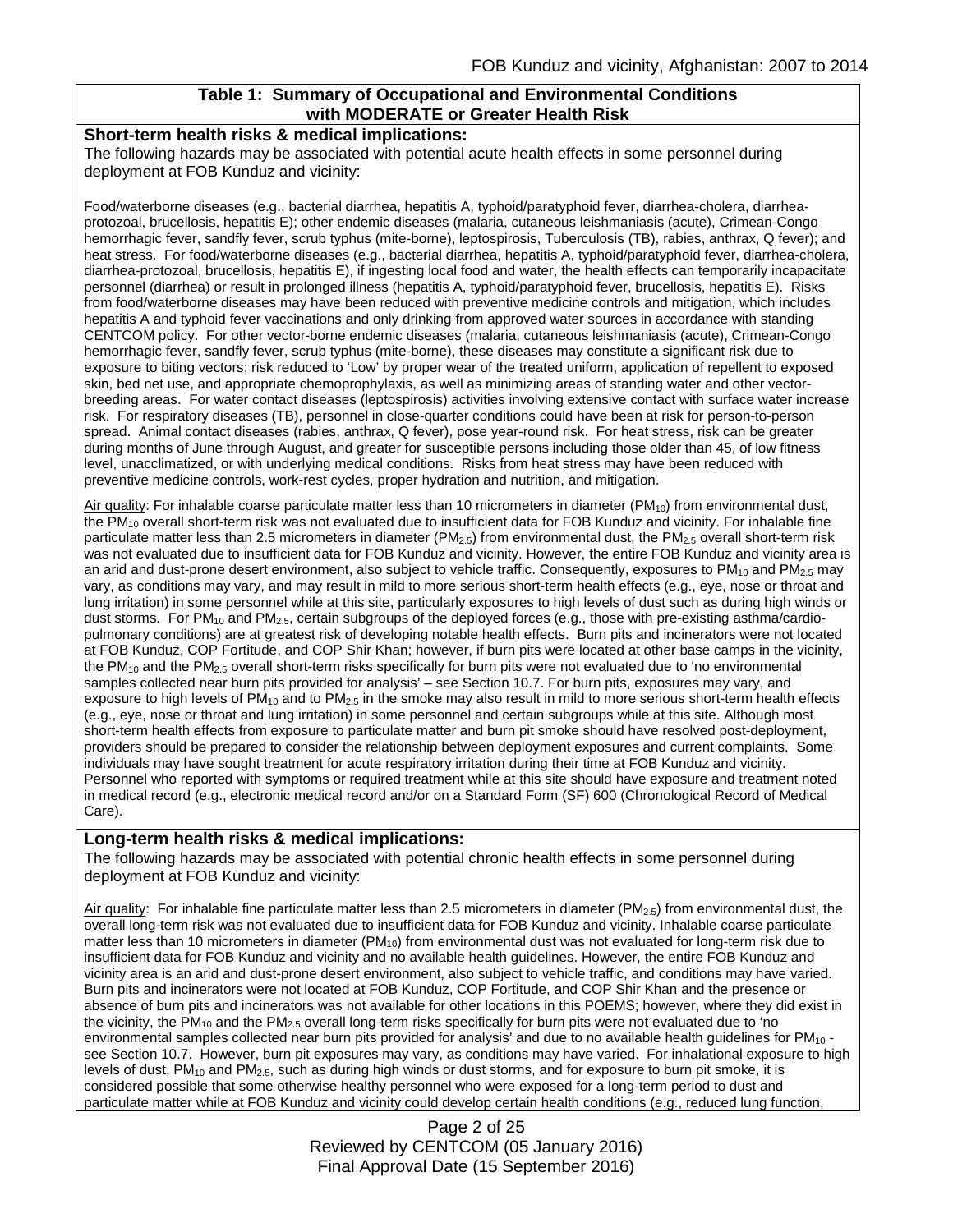cardiopulmonary disease). Personnel with a history of asthma or cardiopulmonary disease could potentially be more likely to develop such chronic health conditions. While the dust and particulate matter exposures and exposures to burn pits are acknowledged, at this time there were no specific recommended, post-deployment medical surveillance evaluations or treatments. Providers should still consider overall individual health status (e.g., any underlying conditions/susceptibilities) and any potential unique individual exposures (such as burn pits/barrels, incinerators, occupational or specific personal dosimeter data) when assessing individual concerns. Certain individuals may need to be followed/evaluated for specific occupational exposures/injuries (e.g., annual audiograms as part of the medical surveillance for those enrolled in the Hearing Conservation Program; and personnel covered by Respiratory Protection Program and/or Hazardous Waste/Emergency Responders Medical Surveillance).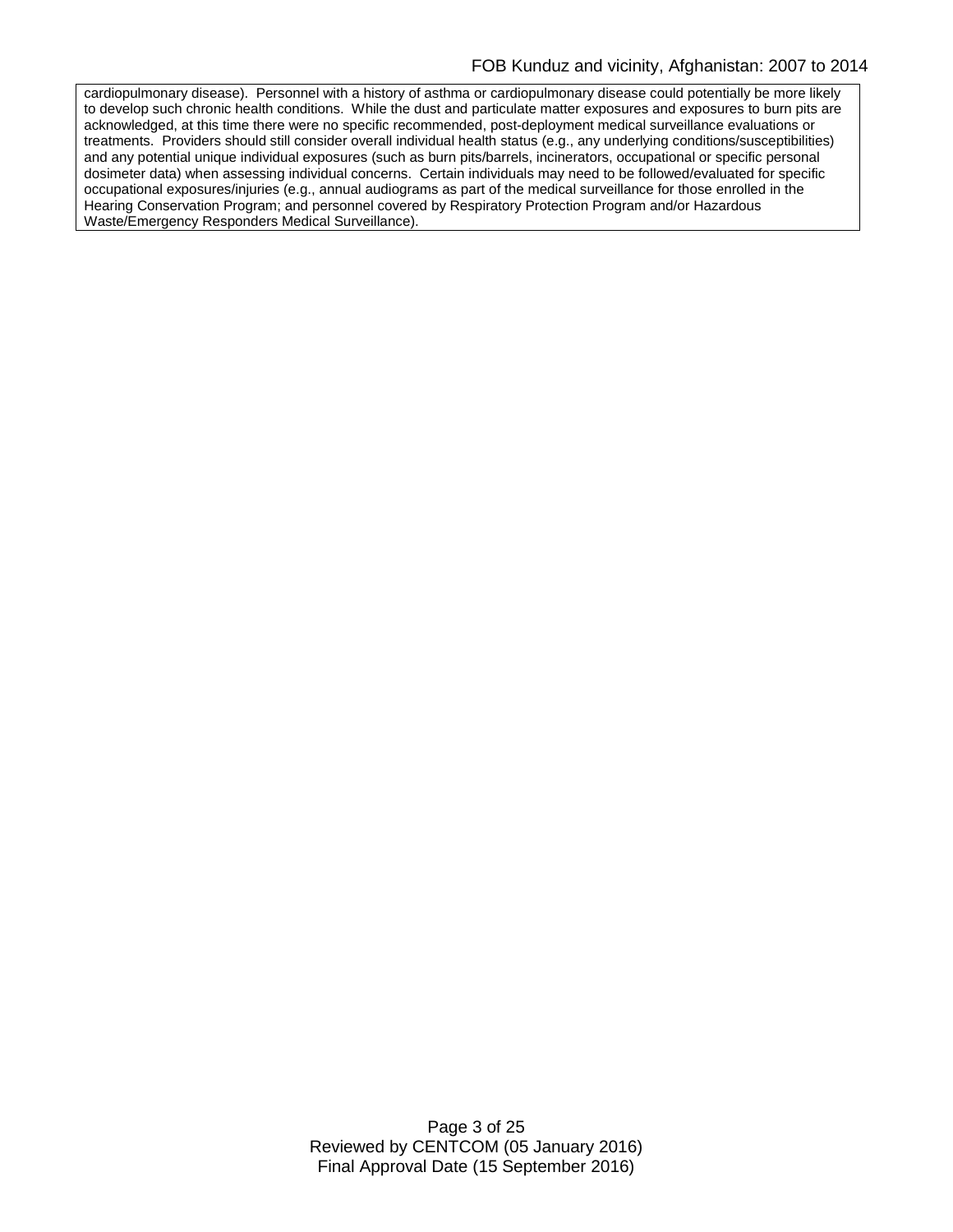## **Table 2. Population-Based Health Risk Estimates - FOB Kunduz and vicinity that includes COP Fortitude, FOB Prosser, COP Shir Khan, VSP Nowabad, VSP Talawka, and Camp Van Aalst 1, 2**

| Source of<br><b>Identified Health</b><br>Risk <sup>3</sup>                        | Unmitigated Health Risk Estimate <sup>4</sup>                                                                                                                                                                                                                                                                                                                                                                                                                                                                                                                                                                                                                                                                                                                                                  | <b>Control Measures</b><br><b>Implemented</b>                                                                                                          | <b>Residual Health Risk Estimate<sup>4</sup></b>                                                                                                                                                                                                                                                                                                                                                                                                                                                                                                                                                                                                                                                                                                                                               |
|-----------------------------------------------------------------------------------|------------------------------------------------------------------------------------------------------------------------------------------------------------------------------------------------------------------------------------------------------------------------------------------------------------------------------------------------------------------------------------------------------------------------------------------------------------------------------------------------------------------------------------------------------------------------------------------------------------------------------------------------------------------------------------------------------------------------------------------------------------------------------------------------|--------------------------------------------------------------------------------------------------------------------------------------------------------|------------------------------------------------------------------------------------------------------------------------------------------------------------------------------------------------------------------------------------------------------------------------------------------------------------------------------------------------------------------------------------------------------------------------------------------------------------------------------------------------------------------------------------------------------------------------------------------------------------------------------------------------------------------------------------------------------------------------------------------------------------------------------------------------|
| <b>AIR</b>                                                                        |                                                                                                                                                                                                                                                                                                                                                                                                                                                                                                                                                                                                                                                                                                                                                                                                |                                                                                                                                                        |                                                                                                                                                                                                                                                                                                                                                                                                                                                                                                                                                                                                                                                                                                                                                                                                |
| Particulate<br>matter less than<br>10 micrometers<br>in diameter<br>$(PM_{10})$   | Short-term: Insufficient data available<br>to assess risk. Daily levels vary; acute<br>health effects (e.g., upper respiratory<br>tract irritation) more pronounced during<br>peak days. More serious effects are<br>possible in susceptible persons (e.g.,<br>those with asthma/existing respiratory<br>diseases).                                                                                                                                                                                                                                                                                                                                                                                                                                                                            | Limiting strenuous<br>physical activities when air<br>quality is especially poor;<br>and actions such as<br>closing tent flaps,<br>windows, and doors. | Short-term: Insufficient data available<br>to assess risk. Daily levels vary; acute<br>health effects (e.g., upper respiratory<br>tract irritation) more pronounced during<br>peak days. More serious effects are<br>possible in susceptible persons (e.g.,<br>those with asthma/existing respiratory<br>diseases).                                                                                                                                                                                                                                                                                                                                                                                                                                                                            |
|                                                                                   | Long-term: No health guidelines                                                                                                                                                                                                                                                                                                                                                                                                                                                                                                                                                                                                                                                                                                                                                                |                                                                                                                                                        | Long-term: No health guidelines                                                                                                                                                                                                                                                                                                                                                                                                                                                                                                                                                                                                                                                                                                                                                                |
| Particulate<br>matter less than<br>2.5 micrometers<br>in diameter<br>$(PM_{2.5})$ | Short-term: There were insufficient<br>data with which to characterize short-<br>term health risk from exposure to<br>$PM2.5$ .<br>A majority of the time mild acute<br>(short term) health effects are<br>anticipated; certain peak levels may<br>produce mild eye, nose, or throat<br>irritation in some personnel and pre-<br>existing health conditions (e.g.,<br>asthma, or cardiopulmonary diseases)<br>may be exacerbated.<br>Long-term: There were insufficient<br>data with which to characterize long-<br>term health risk from exposure to<br>$PM2.5$ .<br>A small percentage of personnel may<br>be at increased risk for developing<br>chronic conditions, particularly those<br>more susceptible to acute effects (e.g.,<br>those with asthma/existing respiratory<br>diseases). | Limiting strenuous<br>physical activities when air<br>quality is especially poor;<br>and actions such as<br>closing tent flaps,<br>windows, and doors. | Short-term: There were insufficient<br>data with which to characterize short-<br>term health risk from exposure to<br>$PM2.5$ .<br>A majority of the time mild acute<br>(short term) health effects are<br>anticipated; certain peak levels may<br>produce mild eye, nose, or throat<br>irritation in some personnel and pre-<br>existing health conditions (e.g.,<br>asthma, or cardiopulmonary diseases)<br>may be exacerbated.<br>Long-term: There were insufficient<br>data with which to characterize long-<br>term health risk from exposure to<br>$PM2.5$ .<br>A small percentage of personnel may<br>be at increased risk for developing<br>chronic conditions, particularly those<br>more susceptible to acute effects (e.g.,<br>those with asthma/existing respiratory<br>diseases). |
| $PM_{10}$<br>Metals                                                               | Short-term: There were insufficient<br>data with which to characterize short-<br>term and long-term health risk from<br>exposure to PM <sub>10</sub> airborne metals.<br>Long-term: Insufficient data available<br>to assess risk.                                                                                                                                                                                                                                                                                                                                                                                                                                                                                                                                                             |                                                                                                                                                        | Short-term: There were insufficient<br>data with which to characterize short-<br>term and long-term health risk from<br>exposure to PM <sub>10</sub> airborne metals.<br>Long-term: Insufficient data available<br>to assess risk.                                                                                                                                                                                                                                                                                                                                                                                                                                                                                                                                                             |
| PM <sub>2.5</sub><br>Metals                                                       | Short-term: There were insufficient<br>data with which to characterize short-<br>term and long-term health risk from<br>exposure to PM <sub>10</sub> airborne metals.                                                                                                                                                                                                                                                                                                                                                                                                                                                                                                                                                                                                                          |                                                                                                                                                        | Short-term: There were insufficient<br>data with which to characterize short-<br>term and long-term health risk from<br>exposure to PM <sub>10</sub> airborne metals.                                                                                                                                                                                                                                                                                                                                                                                                                                                                                                                                                                                                                          |
|                                                                                   | Long-term: Insufficient data available<br>to assess risk.                                                                                                                                                                                                                                                                                                                                                                                                                                                                                                                                                                                                                                                                                                                                      |                                                                                                                                                        | Long-term: Insufficient data available<br>to assess risk.                                                                                                                                                                                                                                                                                                                                                                                                                                                                                                                                                                                                                                                                                                                                      |
| Volatile Organic<br>Compounds<br>(VOC)                                            | Short-term: There were insufficient<br>data with which to characterize short-<br>term and long-term health risk from<br>exposure to airborne VOCs.<br>Long-term: Insufficient data available                                                                                                                                                                                                                                                                                                                                                                                                                                                                                                                                                                                                   |                                                                                                                                                        | Short-term: There were insufficient<br>data with which to characterize short-<br>term and long-term health risk from<br>exposure to airborne VOCs.<br>Long-term: Insufficient data available                                                                                                                                                                                                                                                                                                                                                                                                                                                                                                                                                                                                   |
|                                                                                   | to assess risk.                                                                                                                                                                                                                                                                                                                                                                                                                                                                                                                                                                                                                                                                                                                                                                                |                                                                                                                                                        | to assess risk.                                                                                                                                                                                                                                                                                                                                                                                                                                                                                                                                                                                                                                                                                                                                                                                |
| <b>SOIL</b>                                                                       |                                                                                                                                                                                                                                                                                                                                                                                                                                                                                                                                                                                                                                                                                                                                                                                                |                                                                                                                                                        |                                                                                                                                                                                                                                                                                                                                                                                                                                                                                                                                                                                                                                                                                                                                                                                                |
| Metals                                                                            | Short-term: Not an identified source of<br>health risk.                                                                                                                                                                                                                                                                                                                                                                                                                                                                                                                                                                                                                                                                                                                                        |                                                                                                                                                        | Short-term: Not an identified source of<br>health risk.                                                                                                                                                                                                                                                                                                                                                                                                                                                                                                                                                                                                                                                                                                                                        |

Page 4 of 25 Reviewed by CENTCOM (05 January 2016) Final Approval Date (15 September 2016)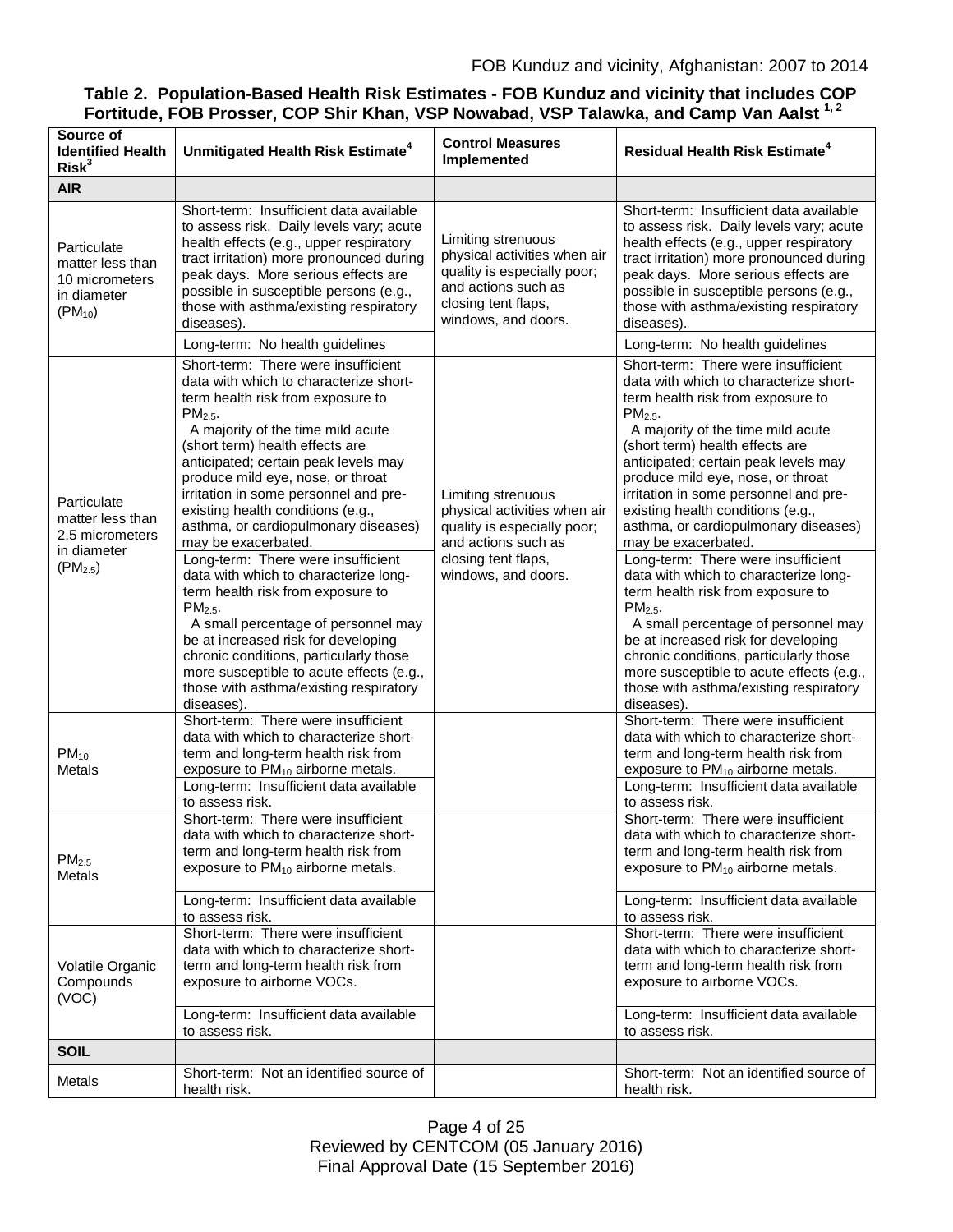| Source of<br><b>Identified Health</b><br>Risk <sup>3</sup>       | Unmitigated Health Risk Estimate <sup>4</sup>                                                                                                                                                                                                                                                                                                                                                  | <b>Control Measures</b><br>Implemented                                                                                                                                   | <b>Residual Health Risk Estimate<sup>4</sup></b>                                                                 |
|------------------------------------------------------------------|------------------------------------------------------------------------------------------------------------------------------------------------------------------------------------------------------------------------------------------------------------------------------------------------------------------------------------------------------------------------------------------------|--------------------------------------------------------------------------------------------------------------------------------------------------------------------------|------------------------------------------------------------------------------------------------------------------|
|                                                                  | Long-term: Insufficient data available<br>to assess risk.                                                                                                                                                                                                                                                                                                                                      |                                                                                                                                                                          | Long-term: Insufficient data available<br>to assess risk.                                                        |
| Organic<br>Compounds                                             | Short-term: Not an identified source of<br>health risk.                                                                                                                                                                                                                                                                                                                                        |                                                                                                                                                                          | Short-term: Not an identified source of<br>health risk.                                                          |
|                                                                  | Long-term: Insufficient data available<br>to assess risk.                                                                                                                                                                                                                                                                                                                                      |                                                                                                                                                                          | Long-term: Insufficient data available<br>to assess risk.                                                        |
| Inorganic<br>Compounds                                           | Short-term: Not an identified source of<br>health risk.                                                                                                                                                                                                                                                                                                                                        |                                                                                                                                                                          | Short-term: Not an identified source of<br>health risk.                                                          |
|                                                                  | Long-term: Insufficient data available<br>to assess risk.                                                                                                                                                                                                                                                                                                                                      |                                                                                                                                                                          | Long-term: Insufficient data available<br>to assess risk.                                                        |
| <b>WATER</b>                                                     |                                                                                                                                                                                                                                                                                                                                                                                                |                                                                                                                                                                          |                                                                                                                  |
| <b>Consumed Water</b><br>(Water Used for<br>Drinking)            | Short-term: There were insufficient<br>data with which to characterize short-<br>term and long-term health risk.                                                                                                                                                                                                                                                                               | Army Public Health Center<br>(Provisional) former U.S.<br>Army Veterinary<br>Command (VETCOM)                                                                            | Short-term: There were insufficient<br>data with which to characterize short-<br>term and long-term health risk. |
|                                                                  | Long-term: Insufficient data available<br>to assess risk.                                                                                                                                                                                                                                                                                                                                      | approved bottled water<br>and potable water only<br>from approved water<br>sources                                                                                       | Long-term: Insufficient data available<br>to assess risk.                                                        |
| Water for Other<br>Purposes                                      | Short-term: There were insufficient<br>data with which to characterize short-<br>term and long-term health risk.                                                                                                                                                                                                                                                                               | Water treated in<br>accordance with<br>standards applicable to its<br>intended use                                                                                       | Short-term: There were insufficient<br>data with which to characterize short-<br>term and long-term health risk. |
|                                                                  | Long-term: Insufficient data available<br>to assess risk.                                                                                                                                                                                                                                                                                                                                      |                                                                                                                                                                          | Long-term: Insufficient data available<br>to assess risk.                                                        |
| <b>ENDEMIC</b><br><b>DISEASE</b>                                 |                                                                                                                                                                                                                                                                                                                                                                                                |                                                                                                                                                                          |                                                                                                                  |
| Food<br>borne/Waterborne<br>(e.g., diarrhea-<br>bacteriological) | Short-term: Variable; High (bacterial<br>diarrhea, hepatitis A, typhoid fever) to<br>Moderate (diarrhea-cholera, diarrhea-<br>protozoal, brucellosis, hepatitis E) to<br>Low (polio) if ingesting local<br>food/water, the health effects can<br>temporarily incapacitate personnel<br>(diarrhea) or result in prolonged illness<br>(hepatitis A, Typhoid fever, hepatitis E,<br>brucellosis). | Preventive measures<br>include Hepatitis A and<br>Typhoid fever vaccination<br>and consumption of food<br>and water only from<br>approved sources.                       | Short-term: Low to none                                                                                          |
|                                                                  | Long-term: None identified                                                                                                                                                                                                                                                                                                                                                                     |                                                                                                                                                                          | Long-term: No data available                                                                                     |
| Arthropod Vector<br>Borne                                        | Short-term: Variable; High for malaria,<br>Moderate for leishmaniasis -<br>cutaneous (acute), Crimean-Congo<br>hemorrhagic fever, sandfly fever,<br>typhus-miteborne; and Low for, the<br>plague and West Nile fever.                                                                                                                                                                          | Preventive measures<br>include proper wear of<br>treated uniform,<br>application of repellent to<br>exposed skin, bed net<br>use, minimizing areas of<br>standing water. | Short-term: Low                                                                                                  |
|                                                                  | Long-term: Low for Leishmaniasis-<br>visceral infection.                                                                                                                                                                                                                                                                                                                                       |                                                                                                                                                                          | Long-term: No data available                                                                                     |
| Water-Contact<br>(e.g., wading,<br>swimming)                     | Short-term: Moderate for leptospirosis                                                                                                                                                                                                                                                                                                                                                         | Recreational swimming in<br>surface waters not likely in<br>this area of Afghanistan<br>during this time period.                                                         | Short-term: Low for leptospirosis.                                                                               |
|                                                                  | Long-term: No data available                                                                                                                                                                                                                                                                                                                                                                   |                                                                                                                                                                          | Long-term: No data available                                                                                     |
| Respiratory                                                      | Short-term: Variable; Moderate for<br>tuberculosis (TB) to Low for<br>meningococcal meningitis.                                                                                                                                                                                                                                                                                                | Providing adequate living<br>and work space; medical<br>screening; vaccination.                                                                                          | Short-term: Low                                                                                                  |
|                                                                  | Long-term: No data available                                                                                                                                                                                                                                                                                                                                                                   |                                                                                                                                                                          | Long-term: No data available                                                                                     |
| <b>Animal Contact</b>                                            | Short-term: Variable; Moderate for<br>rabies, anthrax, Q-fever to Low for<br>H5N1 avian influenza.                                                                                                                                                                                                                                                                                             | Prohibiting contact with,<br>adoption, or feeding of<br>feral animals IAW U.S.<br><b>Central Command</b>                                                                 | Short-term: No data available                                                                                    |
|                                                                  | Long-term: Low (Rabies)                                                                                                                                                                                                                                                                                                                                                                        |                                                                                                                                                                          | Long-term: No data available                                                                                     |

Page 5 of 25 Reviewed by CENTCOM (05 January 2016) Final Approval Date (15 September 2016)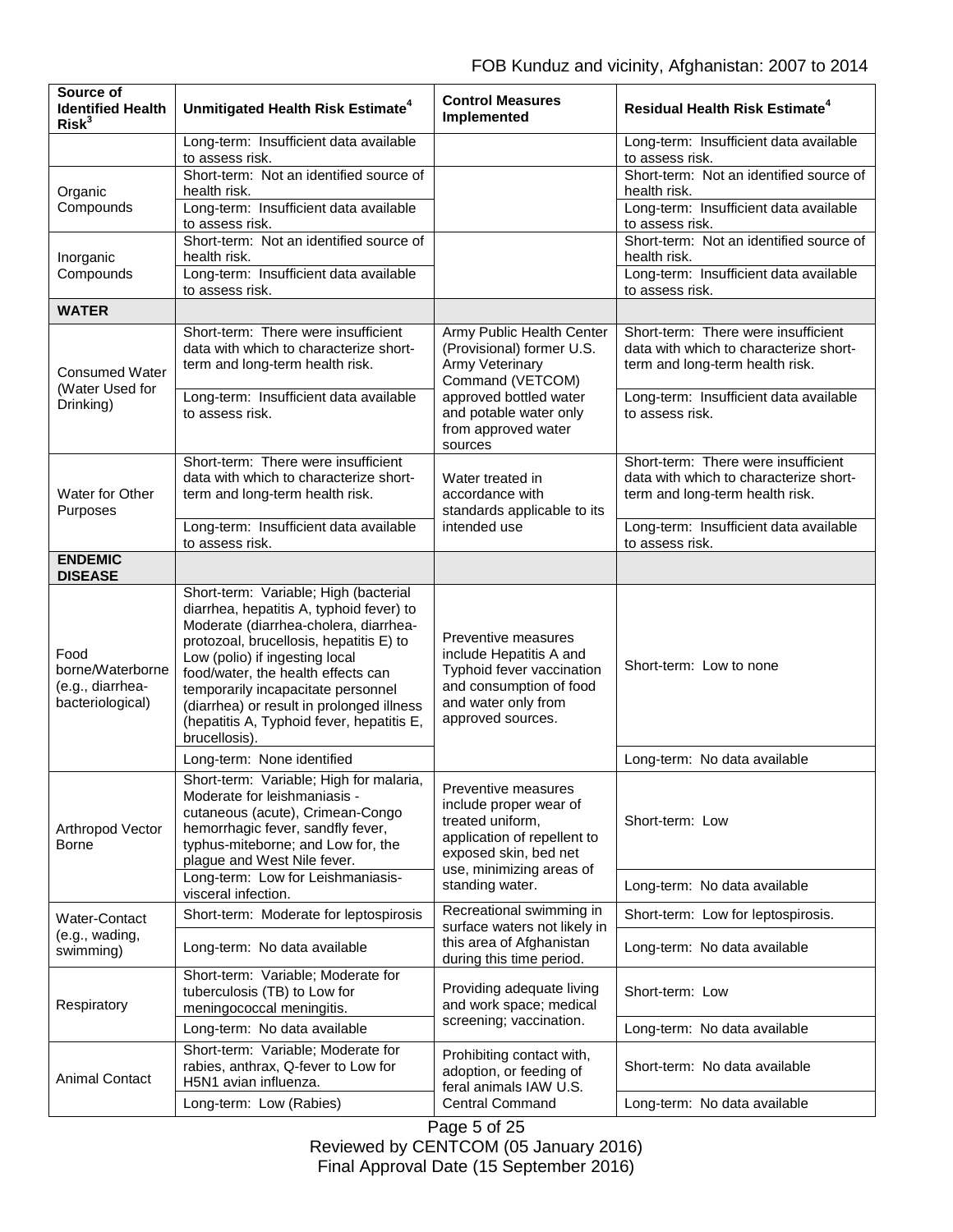| Source of<br><b>Identified Health</b><br>Risk <sup>3</sup> | Unmitigated Health Risk Estimate <sup>4</sup>                                                                                                                                                                                                                                                                                                                                                                                                                                                                                                                                            | <b>Control Measures</b><br><b>Implemented</b>                                                                                                                                                                                                                                 | <b>Residual Health Risk Estimate<sup>4</sup></b>                                                                                                                                                                                                                                                                                                                       |
|------------------------------------------------------------|------------------------------------------------------------------------------------------------------------------------------------------------------------------------------------------------------------------------------------------------------------------------------------------------------------------------------------------------------------------------------------------------------------------------------------------------------------------------------------------------------------------------------------------------------------------------------------------|-------------------------------------------------------------------------------------------------------------------------------------------------------------------------------------------------------------------------------------------------------------------------------|------------------------------------------------------------------------------------------------------------------------------------------------------------------------------------------------------------------------------------------------------------------------------------------------------------------------------------------------------------------------|
|                                                            |                                                                                                                                                                                                                                                                                                                                                                                                                                                                                                                                                                                          | (CENTCOM) General<br>Order (GO) 1B. Risks are<br>further reduced in the<br>event of assessed contact<br>by prompt post-exposure<br>rabies prophylaxis IAW<br>The Center for Disease<br>Control's (CDC) Advisory<br>Committee on<br><b>Immunization Practices</b><br>guidance. |                                                                                                                                                                                                                                                                                                                                                                        |
| <b>VENOMOUS</b><br><b>ANIMAL/</b><br><b>INSECTS</b>        |                                                                                                                                                                                                                                                                                                                                                                                                                                                                                                                                                                                          |                                                                                                                                                                                                                                                                               |                                                                                                                                                                                                                                                                                                                                                                        |
| Snakes,<br>scorpions, and<br>spiders                       | Short-term: Low; If encountered,<br>effects of venom vary with species<br>from mild localized swelling (e.g.,<br>widow spider) to potentially lethal<br>effects (e.g., Androctonus baluchicus).<br>Long-term: No data available                                                                                                                                                                                                                                                                                                                                                          | Risk reduced by avoiding<br>contact, proper wear of<br>uniform (especially<br>footwear), and proper and<br>timely treatment.                                                                                                                                                  | Short-term: Low; If encountered,<br>effects of venom vary with species<br>from mild localized swelling (e.g.,<br>widow spider) to potentially lethal<br>effects (e.g., Androctonus baluchicus).<br>Long-term: No data available                                                                                                                                        |
| <b>HEAT/COLD</b>                                           |                                                                                                                                                                                                                                                                                                                                                                                                                                                                                                                                                                                          |                                                                                                                                                                                                                                                                               |                                                                                                                                                                                                                                                                                                                                                                        |
| <b>STRESS</b><br>Heat                                      | Short-term: Low to Extremely High,<br>Risk of heat injury is Extremely High in<br>July, High in June and August, and<br>Low from September - May.<br>Long-term: Low. However, the risk<br>may be greater to certain susceptible<br>persons-those older (i.e., greater than<br>45 years), in lesser physical shape, or<br>with underlying medical/health<br>conditions.                                                                                                                                                                                                                   | Work-rest cycles, proper<br>hydration and nutrition,<br>and Wet Bulb Globe<br>Temperature (WBGT)<br>monitoring.                                                                                                                                                               | Short-term: Low to Extremely High,<br>Risk of heat injury is Extremely High in<br>July, High in June and August, and<br>Low from September - May.<br>Long-term: Low. However, the risk<br>may be greater to certain susceptible<br>persons-those older (i.e., greater than<br>45 years), in lesser physical shape, or<br>with underlying medical/health<br>conditions. |
|                                                            | Short-term: Low risk of cold<br>stress/injury.                                                                                                                                                                                                                                                                                                                                                                                                                                                                                                                                           | Risks from cold stress<br>reduced with protective                                                                                                                                                                                                                             | Short-term: Low risk of cold<br>stress/injury.                                                                                                                                                                                                                                                                                                                         |
| Cold                                                       | Long-term: Low; Long-term health<br>implications from cold injuries are rare<br>but can occur, especially from more<br>serious injuries such as frost bite.                                                                                                                                                                                                                                                                                                                                                                                                                              | measures such as use of<br>the buddy system, limiting<br>exposure during cold<br>weather, proper hydration<br>and nutrition, and proper<br>wear of issued protective<br>clothing.                                                                                             | Long-term: Low; Long-term health<br>implications from cold injuries are rare<br>but can occur, especially from more<br>serious injuries such as frost bite.                                                                                                                                                                                                            |
| <b>Unique</b><br>Incidents/<br>Concerns                    |                                                                                                                                                                                                                                                                                                                                                                                                                                                                                                                                                                                          |                                                                                                                                                                                                                                                                               |                                                                                                                                                                                                                                                                                                                                                                        |
| <b>Burn Pits</b>                                           | Short-term: No data available. Burn<br>pits and incinerators were not located<br>at FOB Kunduz, COP Fortitude, and<br>COP Shir Khan; however, where they<br>did exist in the vicinity, the PM10 and<br>the PM2.5 overall short-term risks<br>specifically for burn pits were not<br>evaluated because no environmental<br>samples were collected near burn pits<br>and provided for risk analysis. See<br>Section 10.7. Exposure to burn pit<br>smoke is variable. Exposure to high<br>levels of PM <sub>10</sub> and PM <sub>2.5</sub> from smoke<br>may result in mild to more serious | Control measures may<br>have included locating<br>burn pits downwind of<br>prevailing winds,<br>increased distance from<br>living and working areas<br>when possible, and<br>improved waste<br>segregation and<br>management techniques                                       | Short-term: No data available                                                                                                                                                                                                                                                                                                                                          |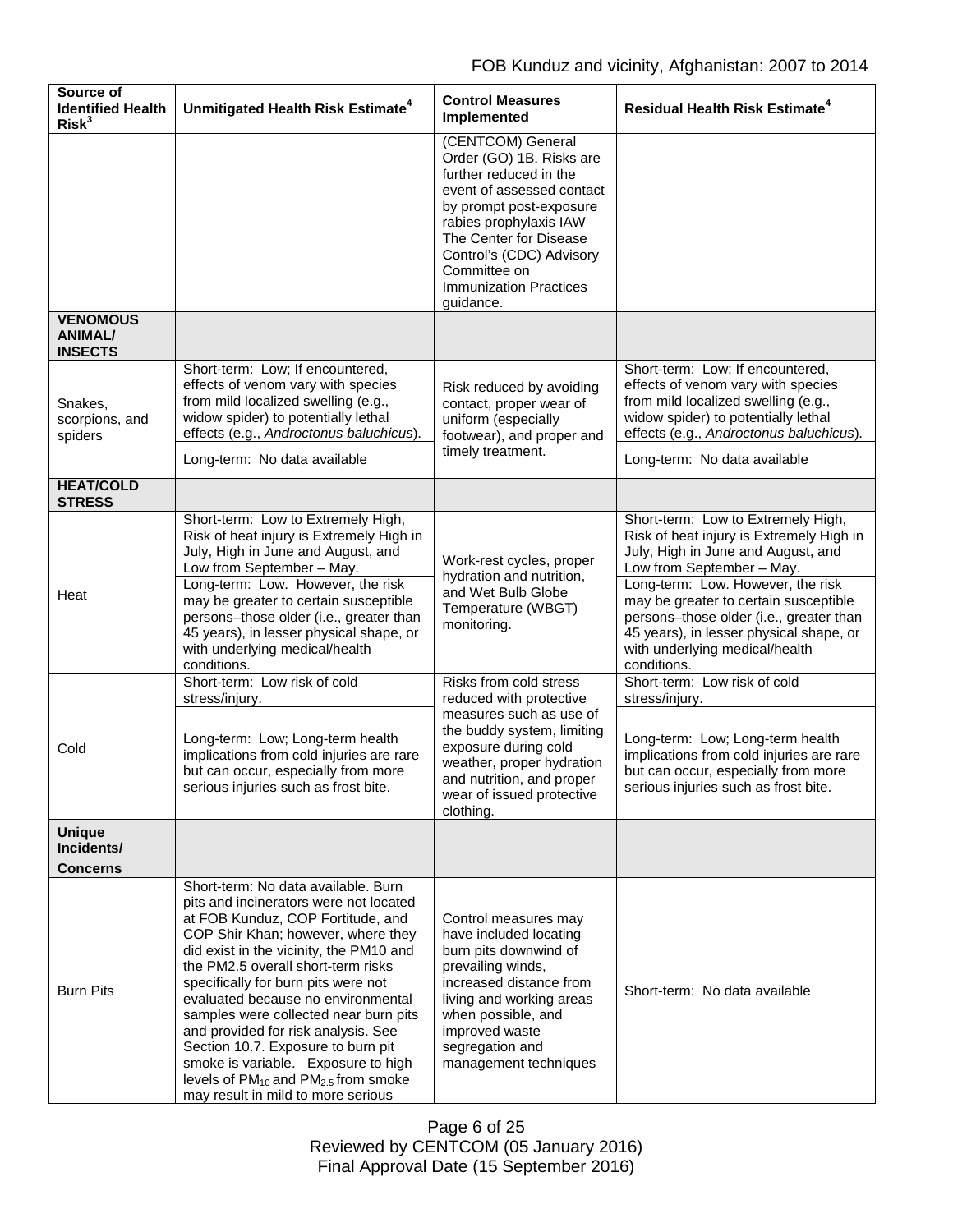| Source of<br><b>Identified Health</b><br>Risk <sup>3</sup> | Unmitigated Health Risk Estimate <sup>4</sup>                                                                                                                                                                                                                                                                                                                                                                                                                                                                                                                                                                                                                                                                                                                                                                                                                                                                        | <b>Control Measures</b><br><b>Implemented</b> | <b>Residual Health Risk Estimate<sup>4</sup></b> |
|------------------------------------------------------------|----------------------------------------------------------------------------------------------------------------------------------------------------------------------------------------------------------------------------------------------------------------------------------------------------------------------------------------------------------------------------------------------------------------------------------------------------------------------------------------------------------------------------------------------------------------------------------------------------------------------------------------------------------------------------------------------------------------------------------------------------------------------------------------------------------------------------------------------------------------------------------------------------------------------|-----------------------------------------------|--------------------------------------------------|
|                                                            | short-term health effects (e.g., eye,<br>nose or throat and lung irritation) in                                                                                                                                                                                                                                                                                                                                                                                                                                                                                                                                                                                                                                                                                                                                                                                                                                      |                                               |                                                  |
|                                                            | some personnel and certain<br>subgroups.                                                                                                                                                                                                                                                                                                                                                                                                                                                                                                                                                                                                                                                                                                                                                                                                                                                                             |                                               |                                                  |
|                                                            | Long-term: No data available. Burn<br>pits and incinerators were not located<br>at FOB Kunduz, COP Fortitude, and<br>COP Shir Khan; however, where they<br>did exist in the vicinity, the PM10 and<br>the PM2.5 overall long-term risks<br>specifically for burn pits were not<br>evaluated because no environmental<br>samples were collected near burn pits<br>and provided for risk analysis. See<br>Section 10.7. Exposure to burn pit<br>smoke is variable. Exposure to high<br>levels of $PM_{10}$ and $PM_{2.5}$ in the smoke<br>may be associated with some<br>otherwise healthy personnel, who were<br>exposed for a long-term period,<br>possibly developing certain health<br>conditions (e.g., reduced lung function,<br>cardiopulmonary disease). Personnel<br>with a history of asthma or<br>cardiopulmonary disease could<br>potentially be more likely to develop<br>such chronic health conditions. |                                               | Long-term: No data available                     |

<sup>1</sup>This Summary Table provides a qualitative estimate of population-based short- and long-term health risks associated with the occupational and environment conditions at FOB Kunduz and vicinity that includes COP Fortitude, FOB Prosser, COP Shir Khan, VSP Nowabad, VSP Talawka, and Camp Van Aalst. It does not represent an individual exposure profile. Actual individual exposures and health effects depend on many variables. For example, while a chemical may have been present in the environment, if a person did not inhale, ingest, or contact a specific dose of the chemical for adequate duration and frequency, then there may have been no health risk. Alternatively, a person at a specific location may have experienced a unique exposure which could result in a significant individual exposure. Any such person seeking medical care should have their specific exposure documented in an SF600.

 $^2$  This assessment is based on specific environmental sampling data and reports obtained from 1 January 2007 through 31 December 2014. Sampling locations are assumed to be representative of exposure points for the camp population but may not reflect all the fluctuations in environmental quality or capture unique exposure incidents.

 $^3$ This Summary Table is organized by major categories of identified sources of health risk. It only lists those sub-categories specifically identified and addressed at FOB Kunduz and vicinity. The health risks are presented as Low, Moderate, High or Extremely High for both acute and chronic health effects. The health risk level is based on an assessment of both the potential severity of the health effects that could be caused and probability of the exposure that would produce such health effects. Details can be obtained from the Army Public Health Center (Provisional). Where applicable, "None Identified" is used when though a potential exposure is identified, and no health risks of either a specific acute or chronic health effects are determined. More detailed descriptions of OEH exposures that are evaluated but determined to pose no health risk are discussed in the following sections of this report.

<sup>4</sup>Health risks in this Summary Table are based on quantitative surveillance thresholds (e.g., endemic disease rates; host/vector/pathogen surveillance) or screening levels, e.g., Military Exposure Guidelines (MEGs) for chemicals. Some previous assessment reports may provide slightly inconsistent health risk estimates because quantitative criteria such as MEGs may have changed since the samples were originally evaluated and/or because this assessment makes use of all historic site data while previous reports may have only been based on a select few samples.

> Page 7 of 25 Reviewed by CENTCOM (05 January 2016) Final Approval Date (15 September 2016)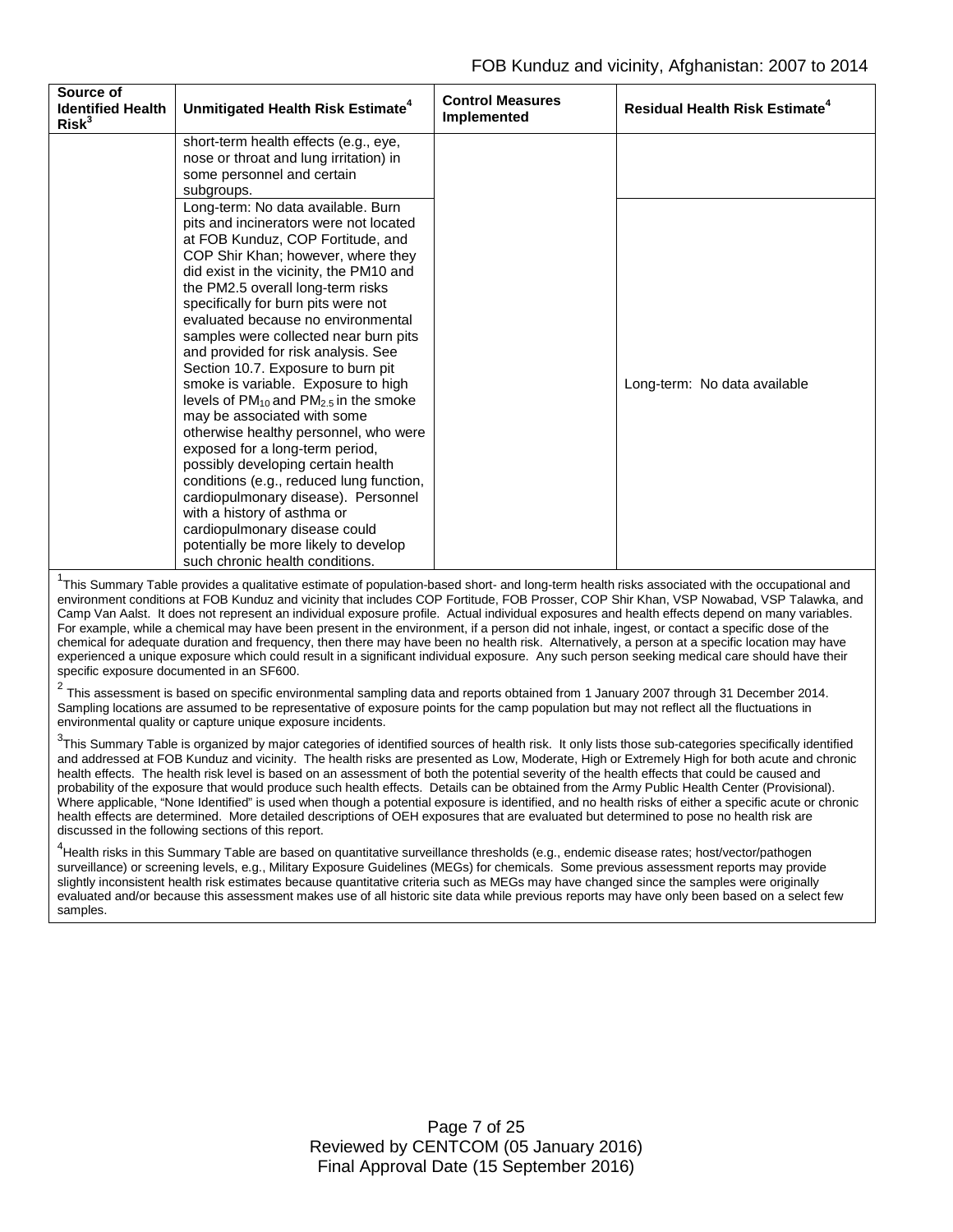## **1 Discussion of Health Risks at FOB Kunduz and vicinity, Afghanistan by Source**

The following sections provide additional information about the OEH conditions summarized above. All risk assessments were performed using the methodology described in the U.S. Army Public Health Command (USAPHC) Technical Guide 230, *Environmental Health Risk Assessment and Chemical Exposure Guidelines for Deployed Military Personnel* (Reference 4). All OEH risk estimates represent residual risk after accounting for preventive controls in place. Occupational exposures and exposures to endemic diseases are greatly reduced by preventive measures. For environmental exposures related to airborne dust, there are limited preventive measures available, and available measures have little efficacy in reducing exposure to ambient conditions.

## **2 Air**

### 2.1 Site-Specific Sources Identified

FOB Kunduz and vicinity, which includes Combat Outpost (COP) Fortitude (also known as [aka] Imam Sahib), FOB Prosser, COP Shir Khan (aka COP Shere Khan), Village Stability Platform (VSP) Nowabad, VSP Talawka, and Camp Van Aalst were situated in a dusty semi-arid desert environment. Inhalational exposure to high levels of dust and particulate matter, such as during high winds or dust storms, may result in mild to more serious short-term health effects (e.g., eye, nose or throat and lung irritation) in some personnel. Additionally, certain subgroups of the deployed forces (e.g., those with pre-existing asthma/cardio pulmonary conditions) are at greatest risk of developing notable health effects.

### 2.2 Particulate matter

Particulate matter (PM) is a complex mixture of extremely small particles suspended in the air. The PM includes solid particles and liquid droplets emitted directly into the air by sources such as: power plants, motor vehicles, aircraft, generators, construction activities, fires, and natural windblown dust. The PM can include sand, soil, metals, VOC, allergens, and other compounds such as nitrates or sulfates that are formed by condensation or transformation of combustion exhaust. The PM composition and particle size vary considerably depending on the source. Generally, PM of health concern is divided into two fractions: PM<sub>10</sub>, which includes coarse particles with a diameter of 10 micrometers or less, and fine particles less than 2.5 micrometers (PM<sub>2.5</sub>), which can reach the deepest regions of the lungs when inhaled. Exposure to excessive PM is linked to a variety of potential health effects.

#### 2.3 Particulate matter, less than 10 micrometers ( $PM_{10}$ )

### 2.3.1 Exposure Guidelines:

Short Term (24-hour) PM<sub>10</sub> (micrograms per cubic Long-term PM<sub>10</sub> MEG (µg/m<sup>3</sup>): meter, μg/m<sup>3</sup>):

- 
- Marginal MEG  $= 420$
- Critical MEG  $= 600$
- 
- Negligible MEG = 250 **•** Not defined and not available.
- 2.3.2 Sample data/Notes:

A total of four valid PM<sub>10</sub> air samples were collected at FOB Kunduz from 2007–2014. The range of 24hour PM<sub>10</sub> concentrations was 117 μg/m<sup>3</sup> – 347 μg/m<sup>3</sup> with an average concentration of 207 μg/m<sup>3</sup>. A

> Page 8 of 25 Reviewed by CENTCOM (05 January 2016) Final Approval Date (15 September 2016)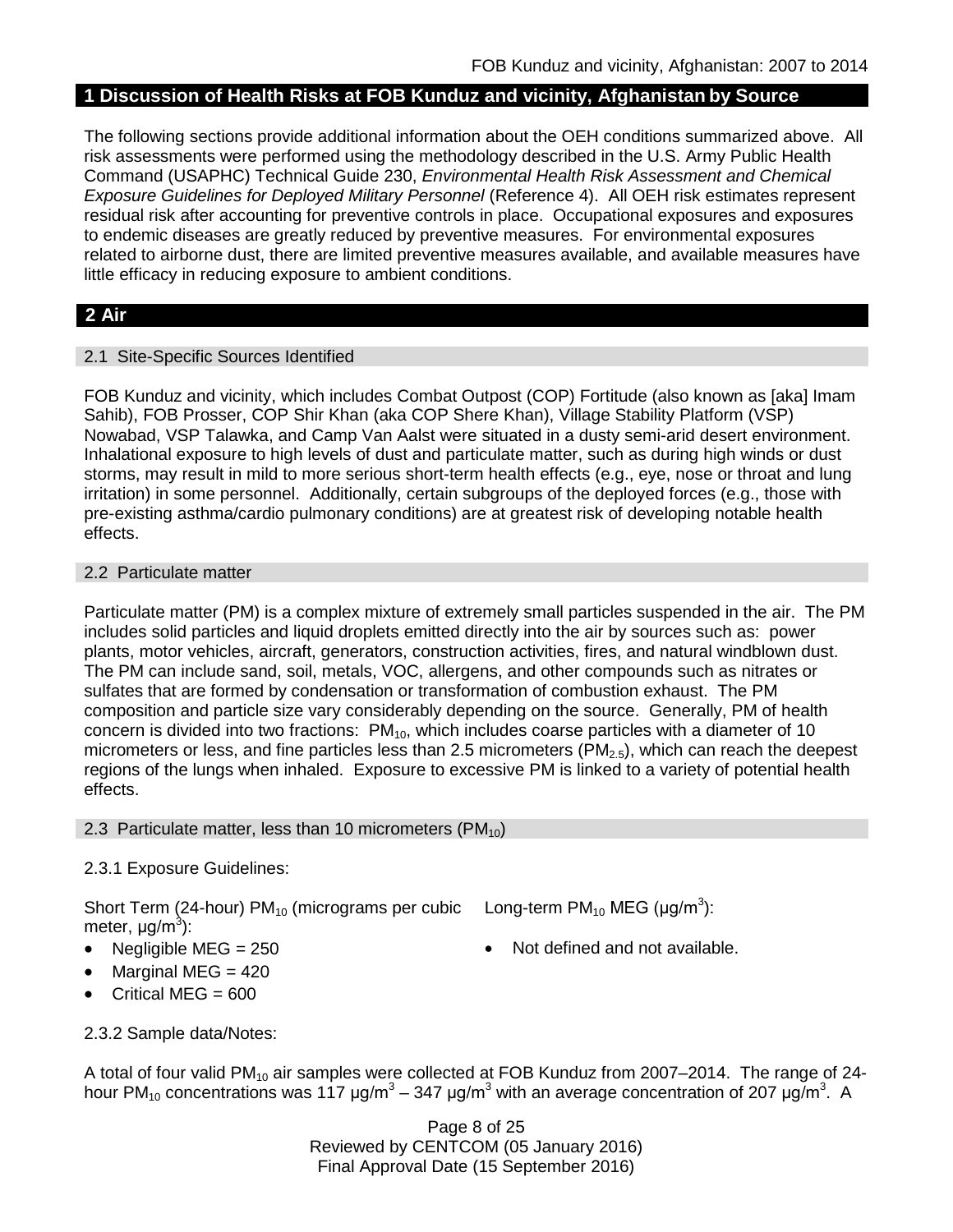total of one valid PM<sub>10</sub> air sample was collected at COP Fortitude from 2007–2014. The 24-hour PM<sub>10</sub> concentration was 232  $\mu$ g/m<sup>3</sup>.

2.3.3 Short-term health risks:

### **There were insufficient data with which to characterize short-term health risk from exposure to PM**<sub>10</sub>.

2.3.4 Long-term health risk:

**Not Evaluated-no available health guidelines.** The U. S. Environmental Protection Agency (EPA) has retracted its long-term standard (national ambient air quality standards, NAAQS) for  $PM_{10}$  due to an inability to clearly link chronic health effects with chronic  $PM_{10}$  exposure levels.

2.4 Particulate Matter, less than 2.5 micrometers (PM<sub>2.5</sub>)

2.4.1 Exposure Guidelines:

Short Term (24-hour)  $PM<sub>2.5</sub>$  (µg/m<sup>3</sup>):

- Negligible MEG = 65 Negligible MEG = 15
- Marginal MEG = 250 Marginal MEG = 65.
- Critical MEG  $= 500$

):  $\blacksquare$  Long-term (1-year) PM<sub>2.5</sub> MEGs (µg/m<sup>3</sup>):

- 
- 

2.4.2 Sample data/Notes:

A total of two valid PM<sub>2.5</sub> air samples were collected at FOB Kunduz from 2007–2014. The range of 24hour PM<sub>2.5</sub> concentrations was 18 μg/m<sup>3</sup> – 80 μg/m<sup>3</sup> with an average concentration of 49 μg/m<sup>3</sup>. A total of two valid PM2.5 air samples were collected at COP Shir Khan from 2007–2014. The range of 24-hour PM<sub>2.5</sub> concentrations was 31 μg/m<sup>3</sup> – 33 μg/m<sup>3</sup> with an average concentration of 32 μg/m<sup>3</sup>. A total of one valid PM<sub>2.5</sub> air sample was collected at Camp Van Aalst from 2007–2014. The 24-hour PM<sub>2.5</sub> concentration was 54  $\mu$ g/m<sup>3</sup>.

2.4.3 Short-term health risks:

**There were insufficient data with which to characterize short-term health risk from exposure to PM**<sub>25</sub>.

2.4.4 Long-term health risks:

**There were insufficient data with which to characterize long-term health risk from exposure to PM2.5**.

2.5 Airborne Metals

2.5.1 Airborne Metals from  $PM_{10}$ 

2.5.1.1 Sample data/Notes:

A total of five valid PM<sub>10</sub> airborne metal samples were collected at FOB Kunduz and vicinity from 2007 to 2014. None of the analyzed metals in the collected samples were found at concentrations above the 1-year negligible MEGs.

> Page 9 of 25 Reviewed by CENTCOM (05 January 2016) Final Approval Date (15 September 2016)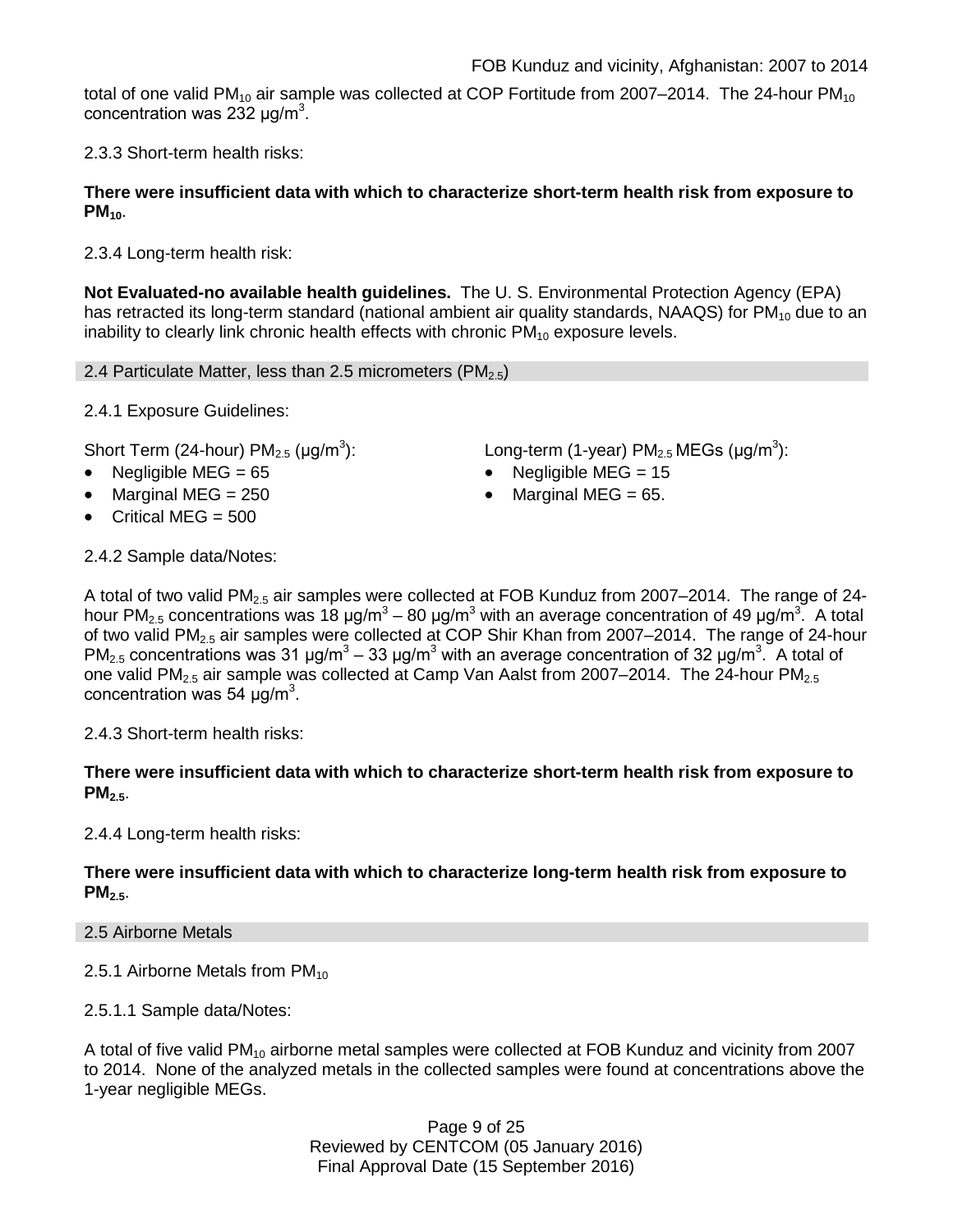2.5.1.2 Short-term and long-term health risks:

### **There were insufficient data with which to characterize short-term and long-term health risk from exposure to PM10 airborne metals**.

2.5.2 Airborne Metals from  $PM_{2.5}$ 

2.5.2.1 Sample data/Notes:

A total of two valid  $PM<sub>2.5</sub>$  airborne metal samples were collected at FOB Kunduz and vicinity from 2007 to 2014. None of the analyzed metals in the collected samples were found at concentrations above the 1-year negligible MEGs.

2.5.2.2 Short-term and long-term health risks:

### **There were insufficient data with which to characterize short-term and long-term health risk from exposure to PM10 airborne metals**.

2.6 Volatile Organic Compounds (VOCs)

2.6.1 Sample data/Notes:

The health risk assessment is based on average and peak concentration of two valid VOC air samples collected at FOB Kunduz from 2007 to 2014. None of the analyzed VOCs were found at concentrations above the 1-year negligible MEGs.

2.6.2 Short-term and long-term health risks:

**There were insufficient data with which to characterize short-term and long-term health risk from exposure to airborne VOCs**.

#### **3 Soil**

3.1 Site-Specific Sources Identified

3.2 Sample data/Notes:

A total of two valid surface soil samples were collected at FOB Kunduz and one valid surface soil sample was collected at COP Shir Khan from 2007 to 2014 to assess OEH health risk to deployed personnel. The primary soil contamination exposure pathways are dermal contact and dust inhalation. Typical parameters analyzed for included semi volatile organic compounds (SVOCs), heavy metals, polychlorinated biphenyls (PCBs), pesticides, herbicides. If the contaminant was known or suspected, other parameters may have been analyzed for (i.e., total petroleum hydrocarbons (TPH) and polycyclic aromatic hydrocarbons (PAH) near fuel spills). For the risk assessment, personnel are assumed to remain at this location for six months to one year.

3.3 Short-term health risk:

**Not an identified source of health risk**. Currently, sampling data for soil are not evaluated for short term (acute) health risks**.**

> Page 10 of 25 Reviewed by CENTCOM (05 January 2016) Final Approval Date (15 September 2016)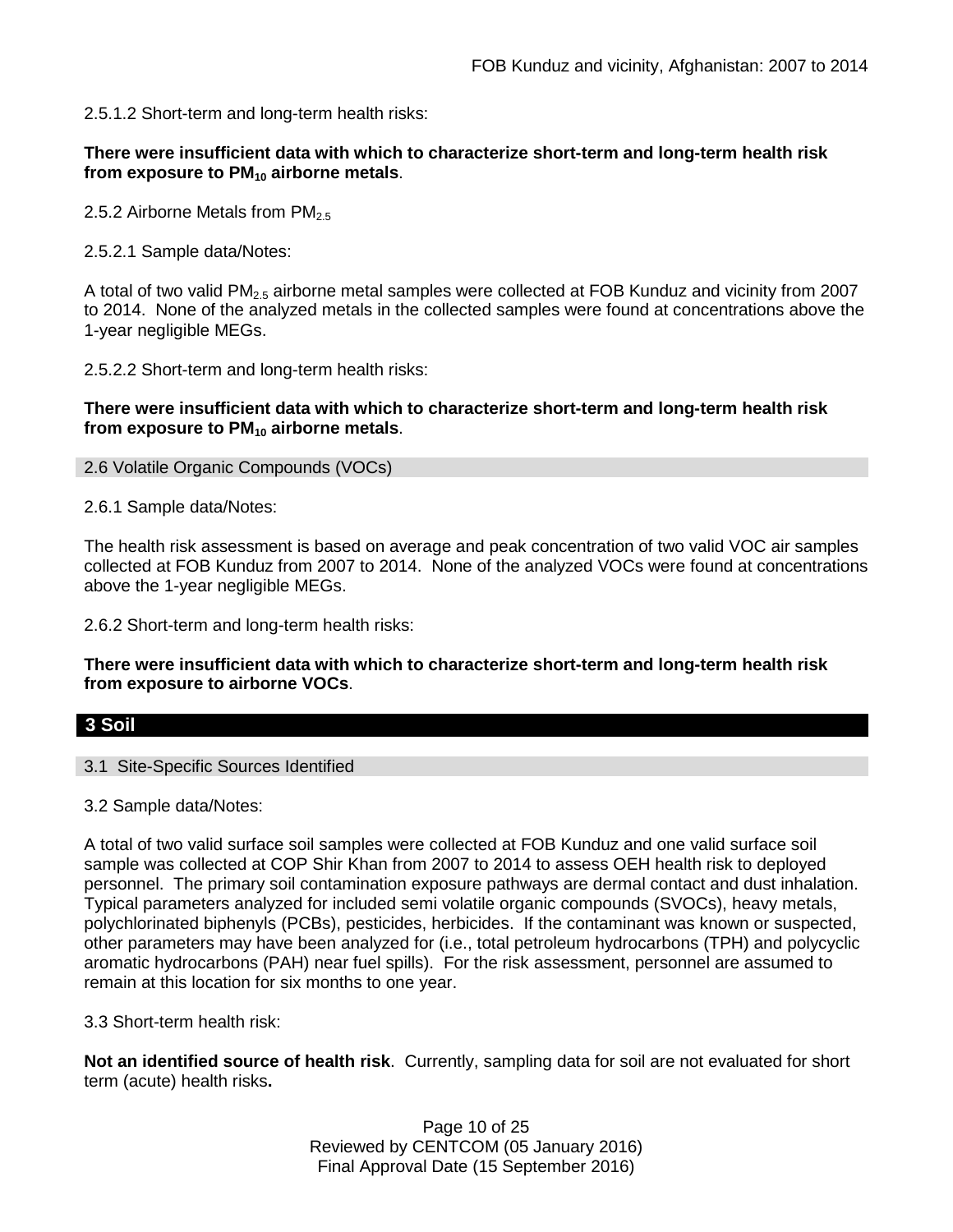### 3.4 Long-term health risk:

**None identified based on available sample data.** No parameters exceeded 1-year Negligible MEGs for dermal contact. The dust inhalation exposure pathway is addressed in Section 2 above.

### **4 Water**

In order to assess the health risk to U.S. personnel from exposure to water in theater, the Army Public Health Center (Provisional) identified the most probable exposure pathways. These are based on the administrative information provided on the field data sheets submitted with the samples taken over the time period being evaluated. It is assumed that 100% of all U.S. personnel at FOB Kunduz and vicinity were directly exposed to reverse osmosis water purification unit (ROWPU) treated and disinfected nonpotable fresh bulk water, since this classification of water is primarily used for personal hygiene, showering, cooking, and for use at vehicle wash racks. There is a possibility that personnel, particularly at small outlying camps, may use water that is not regularly disinfected for showering, personal hygiene, or cleaning.

#### 4.1 Drinking Water

#### 4.1.1 Site-Specific Sources Identified

4.1.2 Sample data/Notes:

To assess the potential for adverse health effects to troops, the following assumptions were made about dose and duration: A conservative (protective) assumption was that personnel routinely ingested 5 liters per day (L/day) of bottled water for up to 365 days (1-year). It was further assumed that control measures were not used. A total of one valid drinking water sample was collected at FOB Kunduz and one valid drinking water sample was collected from Camp Van Aalst from 2007 to 2014. Magnesium concentrations in both samples exceeded short-term and long-term MEGs. No other chemicals exceeded short-term and long-term MEGs.

4.1.3 Short-term and long-term health risk:

### **There were insufficient data with which to characterize short-term and long-term health risk from exposure to chemicals drinking water**.

#### 4.2 Non-Drinking Water: Disinfected

#### 4.2.1 Site-Specific Sources Identified

Although the primary route of exposure for most microorganisms is ingestion of contaminated water, dermal exposure to some microorganisms, chemicals, and biologicals may also cause adverse health effects. Complete exposure pathways would include drinking, brushing teeth, personal hygiene, cooking, providing medical and dental care using a contaminated water supply or during dermal contact at vehicle or aircraft wash racks.

4.2.2 Sample data/Notes:

To assess the potential for adverse health effects to troops the following assumptions were made about dose and duration: All U.S. personnel at this location were expected to remain at this site for approximately one year. A conservative (protective) assumption is that personnel routinely consumed less than 5L/day of non-drinking water for up to 365 days (1-year). It is further assumed that control

> Page 11 of 25 Reviewed by CENTCOM (05 January 2016) Final Approval Date (15 September 2016)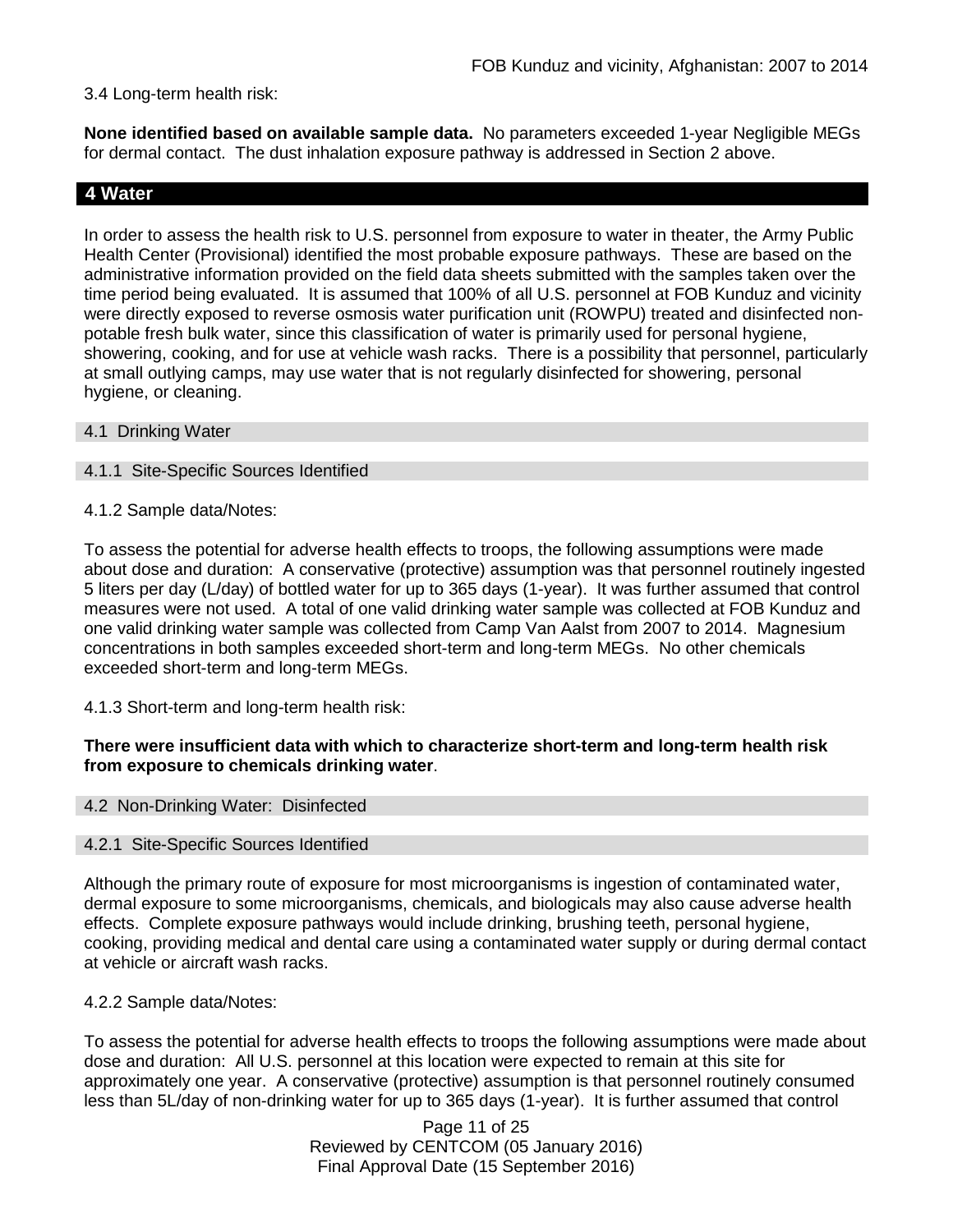measures and/or personal protective equipment were not used. A total of 13 non-drinking water samples were collected from FOB Kunduz, one non-drinking water sample was collected from VSP Nowabad, one non-drinking water sample was collected from FOB Prosser, and one non-drinking water sample was collected from Camp Van Aalst from 2007 to 2014. No chemicals exceeded short-term and long-term MEGs.

4.2.3 Short-term and long-term health risks:

**There were insufficient data with which to characterize short-term and long-term health risk from exposure to chemicals non-drinking water**.

## **5 Military Unique**

5.1 Chemical Biological, Radiological Nuclear (CBRN) Weapons

No specific hazard sources were documented in the Defense Occupational and Environmental Health Readiness System (DOEHRS, or the Military Exposure Surveillance Library (MESL) from the 1 January 2007 through 31 December 2014 timeframe (References 1 and 5).

5.2 Depleted Uranium (DU)

No specific hazard sources were documented in the DOEHRS or MESL from the 1 January 2007 through 31 December 2014 timeframe (References 1 and 5).

#### 5.3 Ionizing Radiation

No specific hazard sources were documented in the DOEHRS or MESL from the 1 January 2007 through 31 December 2014 timeframe (References 1 and 5).

#### 5.4 Non-Ionizing Radiation

No specific hazard sources were documented in the DOEHRS or MESL from the 1 January 2007 through 31 December 2014 timeframe (References 1 and 5).

### **6 Endemic Disease**

This document lists the endemic diseases reported in the region, its specific health risks and severity and general health information about the diseases. CENTCOM Modification (MOD) 12 (Reference 6) lists deployment requirements, to include immunizations and chemoprophylaxis, in effect during the timeframe of this POEMS.

#### 6.1 Food borne and Waterborne Diseases

Food borne and waterborne diseases in the area are transmitted through the consumption of local food and water. Local unapproved food and water sources (including ice) are heavily contaminated with pathogenic bacteria, parasites, and viruses to which most U.S. Service Members have little or no natural immunity. Effective host nation disease surveillance does not exist within the country. Only a small fraction of diseases are identified or reported in host nation personnel. Diarrheal diseases are expected to temporarily incapacitate a very high percentage of U.S. personnel within days if local food, water, or ice is consumed. Hepatitis A and typhoid fever infections typically cause prolonged illness in a smaller percentage of unvaccinated personnel. Vaccinations are required for DoD personnel and contractors. In addition, although not specifically assessed in this document, significant outbreaks of

> Page 12 of 25 Reviewed by CENTCOM (05 January 2016) Final Approval Date (15 September 2016)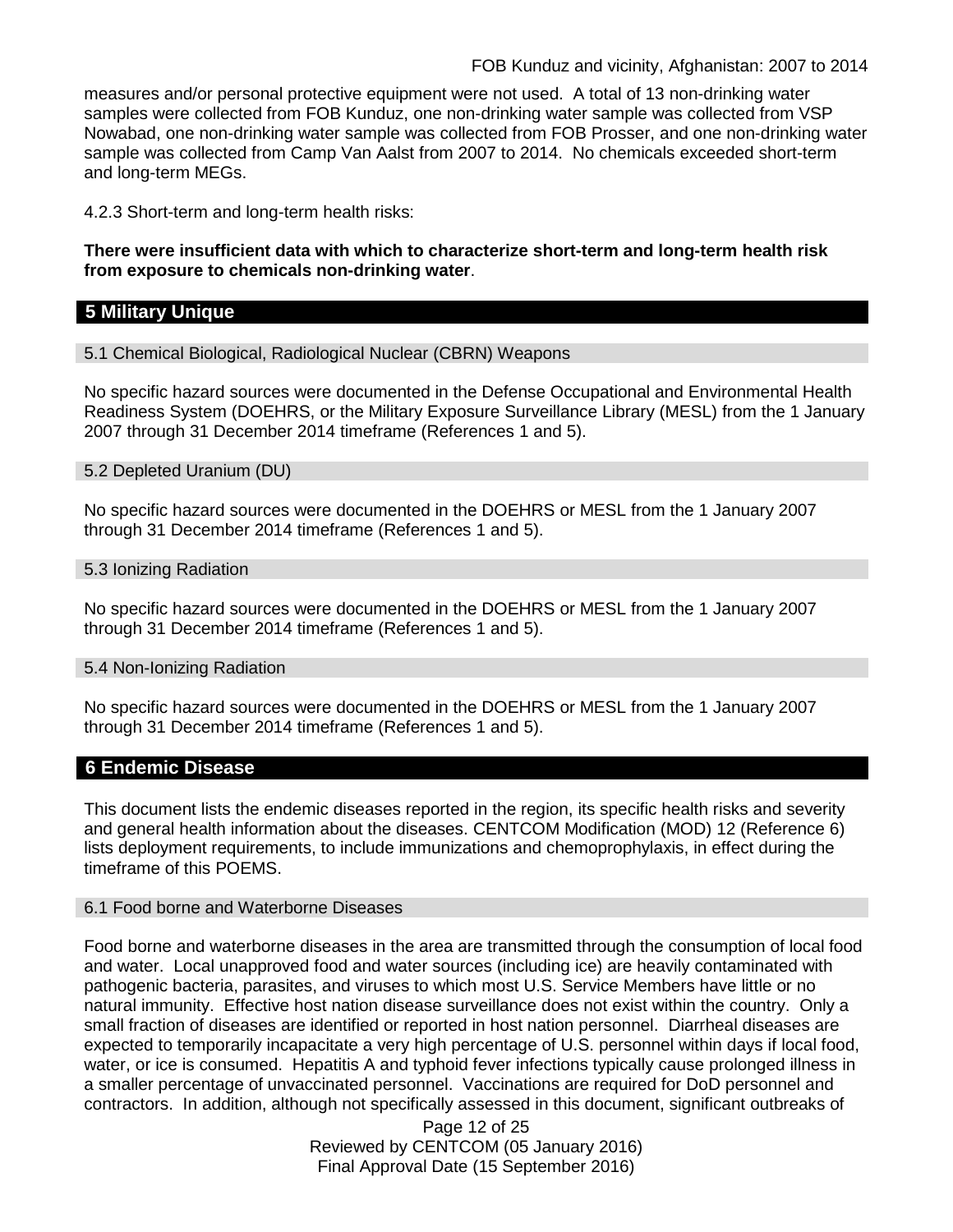viral gastroenteritis (e.g., norovirus) and food poisoning (e.g., *Bacillus cereus*, *Clostridium perfringens*, *Staphylococcus*) may occur. Key disease risks are summarized below:

Mitigation strategies were in place and included consuming food and water from approved sources, vaccinations (when available), frequent hand washing and general sanitation practices.

### 6.1.1 Diarrheal diseases (bacteriological)

**High, mitigated to Low**: Diarrheal diseases are expected to temporarily incapacitate a very high percentage of personnel (potentially over 50% per month) within days if local food, water, or ice is consumed. Mitigation strategies in place include consumption of approved food, water, and ice; hand washing; and applied food/water safety mechanisms. Field conditions (including lack of hand washing and primitive sanitation) may facilitate person-to-person spread and epidemics. Typically diarrheal diseases are a mild disease treated in an outpatient setting with recovery and return to duty in less than 72 hours with appropriate therapy. A small proportion of infections may require greater than 72 hours limited duty, or hospitalization.

### 6.1.2 Hepatitis A, typhoid/paratyphoid fever, and diarrhea-protozoal

**High, mitigated to Low**: Unmitigated health risk to U.S. personnel is high year round for hepatitis A and typhoid/paratyphoid fever, and Moderate for diarrhea-protozoal. Mitigation strategies in place include immunization, consumption of approved food, water, and ice; hand washing; and applied food/water safety mechanisms. U.S. Personnel did not drink untreated water, and vaccination for Hepatitis A is required for deployment into the CENTCOM Area or Responsibility (AOR). Hepatitis A, typhoid/paratyphoid fever, and diarrhea-protozoal disease may cause prolonged illness in a small percentage of personnel (less than 1% per month). Although much rarer, other potential diseases in this area that are also considered a Moderate risk include: hepatitis E, diarrhea-cholera, and brucellosis.

#### 6.1.3 Polio

**Low**: Potential health risk to U.S. personnel is Low. Despite a concerted global eradication campaign, poliovirus continues to affect children and adults in Afghanistan, Pakistan and some African countries. Polio is a highly infectious disease that invades the nervous system. The virus is transmitted by person-to-person, typically by hands, food or water contaminated with fecal matter or through direct contact with the infected person's saliva. An infected person may spread the virus to others immediately before and about one to two weeks after symptoms appear. The virus can live in an infected person's feces for many weeks. About 90% of people infected have no symptoms, and about 1% have a very severe illness leading to muscle weakness, difficulty breathing, paralysis, and sometimes death. People who do not have symptoms can still pass the virus to others and make them sick.

### 6.1.4 Short-term Health Risks:

**Variable, unmitigated; Low, mitigated**: The overall unmitigated short-term risk associated with food borne and waterborne diseases are considered High (bacterial diarrhea, hepatitis A, typhoid/paratyphoid fever) to Moderate (diarrhea-cholera, diarrhea-protozoal, brucellosis) to Low (hepatitis E) to Low (polio) if local food or water is consumed. Preventive Medicine measures reduced the risk to Low. Confidence in the health risk estimate is high.

6.1.5 Long-term Health Risks:

Page 13 of 25 Reviewed by CENTCOM (05 January 2016) Final Approval Date (15 September 2016)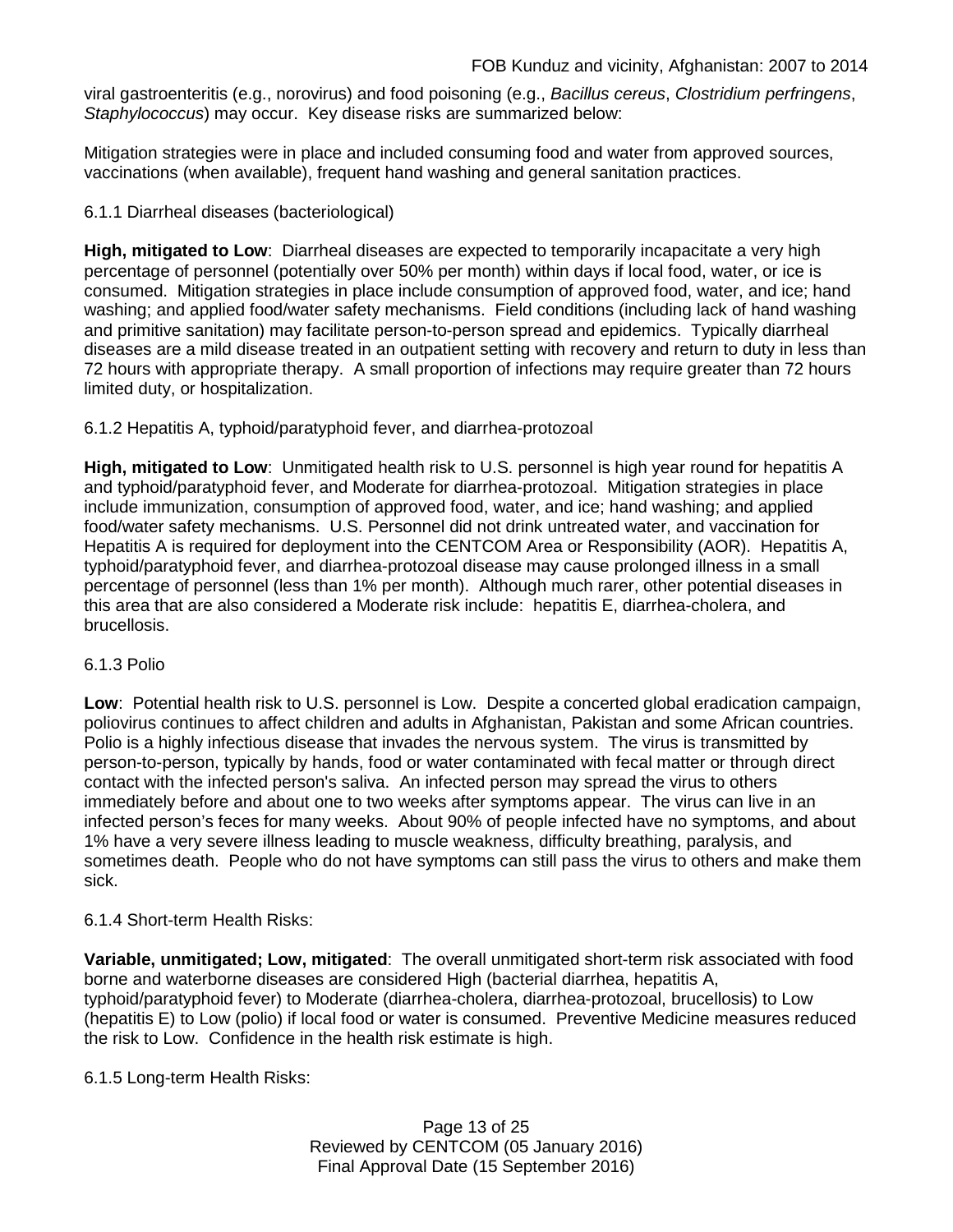### **None identified based on available data.**

#### 6.2 Arthropod Vector-Borne Diseases

During the warmer months, the climate and ecological habitat support populations of arthropod vectors, including mosquitoes, ticks, mites, and sandflies. Significant disease transmission is sustained countrywide, including urban areas. Malaria, the major vector-borne health risk in Afghanistan, is capable of debilitating a high percentage of personnel for up to a week or more. Mitigation strategies were in place and included proper wear of treated uniforms, application of repellent to exposed skin, and use of bed nets and chemoprophylaxis (when applicable). Additional methods included the use of pesticides, reduction of pest/breeding habitats, and engineering controls.

#### 6.2.1 Malaria

**High, mitigated to Low** Potential unmitigated risk to U.S. personnel is High during warmer months (typically April through November) but reduced to low with mitigation measures. Malaria incidents are often associated with the presence of agriculture activity, including irrigation systems and standing water, which provide breeding habitats for vectors. A small number of cases may occur among personnel exposed to mosquito (Anopheles spp.) bites. Malaria incidents may cause debilitating febrile illness typically requiring one to seven days of inpatient care, followed by return to duty. Severe cases may require intensive care or prolonged convalescence. Mitigation strategies in place include Individual Protective Measure practices, taking Malaria chemoprophylaxis, permethrin treated uniforms, pesticides, reduction of pest/breading habitats, and engineering controls.

#### 6.2.2 Leishmaniasis

**Moderate, mitigated to Low**: The disease risk is Moderate during the warmer months when sandflies are most prevalent, but reduced to low with mitigation measures. Mitigation strategies in place include Individual Protective Measures (IPM) practices, permethrin treated uniforms, pesticides, reduction of pest/breeding habitats, and engineering controls. Leishmaniasis is transmitted by sand flies. There are two forms of the disease; cutaneous (acute form) and visceral (a more latent form of the disease). The leishmaniasis parasites may survive for years in infected individuals and this infection may go unrecognized by physicians in the U.S. when infections become symptomatic years later. Cutaneous infection is unlikely to be debilitating, though lesions may be disfiguring. Visceral leishmaniasis disease can cause severe febrile illness which typically requires hospitalization with convalescence over seven days.

#### 6.2.3 Crimean-Congo hemorrhagic fever

**Moderate, mitigated to Low:** Unmitigated risk is moderate, but reduced to low with mitigation measures. Crimean-Congo hemorrhagic fever occurs in rare cases (less than 0.1% per month attack rate in indigenous personnel) and is transmitted by tick bites or occupational contact with blood or secretions from infected animals. The disease typically requires intensive care with fatality rates from 5% to 50%.

### 6.2.4 Sandfly fever

**Moderate, mitigated to Low**: Sandfly fever has a Moderate risk with potential disease rates from 1% to 10% per month under worst case conditions. Mitigation measures reduced the risk to low. The disease is transmitted by sandflies and occurs more commonly in children though adults are still at risk. Sandfly fever disease typically results in debilitating febrile illness requiring one to seven days of supportive care followed by return to duty.

> Page 14 of 25 Reviewed by CENTCOM (05 January 2016) Final Approval Date (15 September 2016)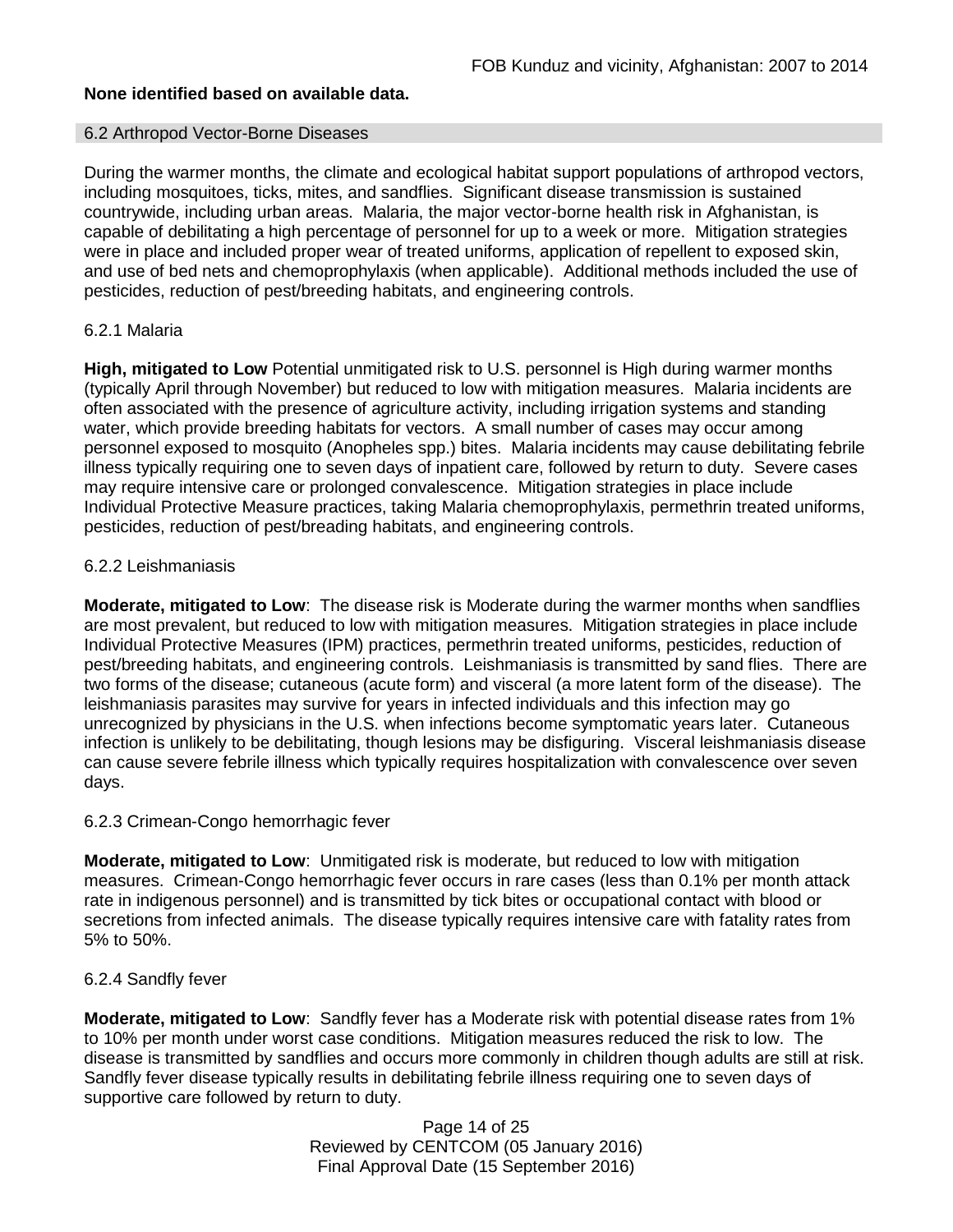### 6.2.5 Plague

**Low:** Potential health risk to U.S. personnel is Low year round. Bubonic plague typically occurred as sporadic cases among people who come in contact with wild rodents and their fleas during work, hunting, or camping activities. Outbreaks of human plague are rare and typically occur in crowded urban settings associated with large increases in infected commensal rats (*Rattus rattus*) and their flea populations. Some untreated cases of bubonic plague may develop into secondary pneumonic plague. Respiratory transmission of pneumonic plague is rare but has the potential to cause significant outbreaks. Close contact is usually required for transmission. In situations where respiratory transmission of plague is suspected, weaponized agent must be considered. Extremely rare cases (less than 0.01% per month attack rate) could occur. Incidence could result in potentially severe illness which may require more than seven days of hospitalization and convalescence.

### 6.2.6 Typhus-miteborne (scrub typhus)

**Moderate, mitigated to Low:** Potential health risk to U.S. personnel is Moderate during warmer months (typically March through November) when vector activity is highest. Mitigation measures reduced the risk to low. Mite-borne typhus is a significant cause of febrile illness in local populations with rural exposures in areas where the disease is endemic. Large outbreaks have occurred when non-indigenous personnel such as military forces enter areas with established local transmission. The disease is transmitted by the larval stage of trombiculid mites (chiggers), which are typically found in areas of grassy or scrubby vegetation, often in areas which have undergone clearing and regrowth. Habitats may include sandy beaches, mountain deserts, cultivated rice fields, and rain forests. Although data are insufficient to assess potential disease rates, attack rates can be very high (over 50%) in groups of personnel exposed to heavily infected "mite islands" in focal areas. The disease can cause debilitating febrile illness typically requiring one to seven days of inpatient care, followed by return to duty.

### 6.2.7 West Nile fever

**Low**: West Nile fever is present. The disease is maintained by the bird population and transmitted to humans via mosquito vector. Typically, infections in young, healthy adults were asymptomatic although fever, headache, tiredness, body aches (occasionally with a skin rash on trunk of body), and swollen lymph glands can occurred. This disease is associated with a low risk estimate.

### 6.2.8 Short-term health risks:

**Low:** The unmitigated health risk estimate is High for malaria (infection rate of less than 1% per month), Moderate for leishmaniasis-cutaneous (acute), Crimean-Congo hemorrhagic fever, sandfly fever, typhus-miteborne; and Low for, the plague and West Nile fever. Health risk is reduced to low by proper wear of the uniform, application of repellent to exposed skin, and appropriate chemoprophylaxis. Confidence in health risk estimate was high.

#### 6.2.9 Long-term health risks:

**Low:** The unmitigated risk is moderate for leishmaniasis-visceral (chronic). Risk is reduced to Low by proper wear of the uniform and application of repellent to exposed skin. Confidence in the risk estimate is high.

#### 6.3 Water Contact Diseases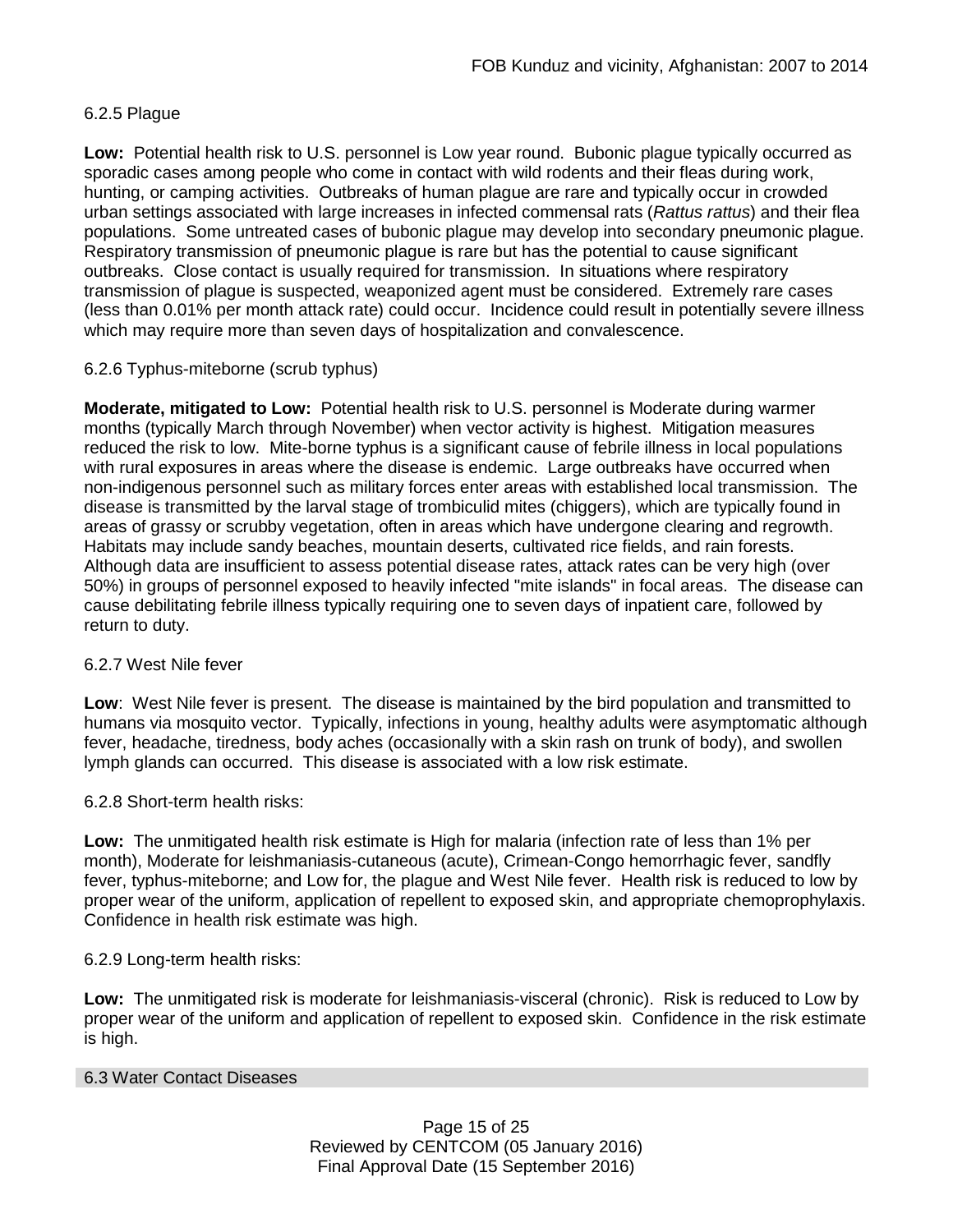Operations or activities that involve extensive water contact may result in personnel being temporarily debilitated with leptospirosis in some locations. Leptospirosis health risk typically increases during flooding. In addition, although not specifically assessed in this document, bodies of surface water are likely to be contaminated with human and animal waste. Activities such as wading or swimming may result in exposures to enteric diseases such as diarrhea and hepatitis via incidental ingestion of water. Prolonged water contact also may lead to the development of a variety of potentially debilitating skin conditions such as bacterial or fungal dermatitis. Mitigation strategies were in place and included avoiding water contact and recreational water activities, proper wear of uniform (especially footwear), and protective coverings for cuts/abraded skin.

## 6.3.1 Leptospirosis

**Moderate, mitigated to Low**: Human infections occur seasonally (typically April through November) through exposure to water or soil contaminated by infected animals and is associated with wading, and swimming in contaminated, untreated open water. The occurrence of flooding after heavy rainfall facilitates the spread of the organism because as water saturates the environment *Leptospira* present in the soil passes directly into surface waters. *Leptospira* can enter the body through cut or abraded skin, mucous membranes, and conjunctivae. Infection may also occur from ingestion of contaminated water. The acute, generalized illness associated with infection may mimic other tropical diseases (for example, dengue fever, malaria, and typhus), and common symptoms include fever, chills, myalgia, nausea, diarrhea, cough, and conjunctival suffusion. Manifestations of severe disease can include jaundice, renal failure, hemorrhage, pneumonitis, and hemodynamic collapse. Recreational activities involving extensive water contact may result in personnel being temporarily debilitated with leptospirosis. Incidence could result in debilitating febrile illness typically requiring one to seven days of inpatient care, followed by return to duty; some cases may require prolonged convalescence. Mitigation strategies in place include avoiding water contact and recreational water activities; proper wear of uniform, especially footwear, and protective coverings for cuts/abraded skin. This disease is associated with a Moderate health risk estimate.

6.3.2 Short-term health risks:

**Low:** Unmitigated Health risk of leptospirosis is Moderate during warmer months. Mitigation measures reduce the risk to Low. Confidence in the health risk estimate is high.

6.3.3 Long-term health risks:

### **None identified based on available data.**

#### 6.4 Respiratory Diseases

Although not specifically assessed in this document, deployed U.S. forces may be exposed to a wide variety of common respiratory infections in the local population. These include influenza, pertussis, viral upper respiratory infections, viral and bacterial pneumonia, and others. The U.S. military populations living in close-quarter conditions are at risk for substantial person-to-person spread of respiratory pathogens. Influenza is of particular concern because of its ability to debilitate large numbers of unvaccinated personnel for several days. Mitigation strategies were in place and included routine medical screenings, vaccination, enforcing minimum space allocation in housing units, implementing head-to-toe sleeping in crowded housing units, implementation of proper personal protective equipment (PPE) when necessary for healthcare providers and detention facility personnel.

6.4.1 Tuberculosis (TB)

Page 16 of 25 Reviewed by CENTCOM (05 January 2016) Final Approval Date (15 September 2016)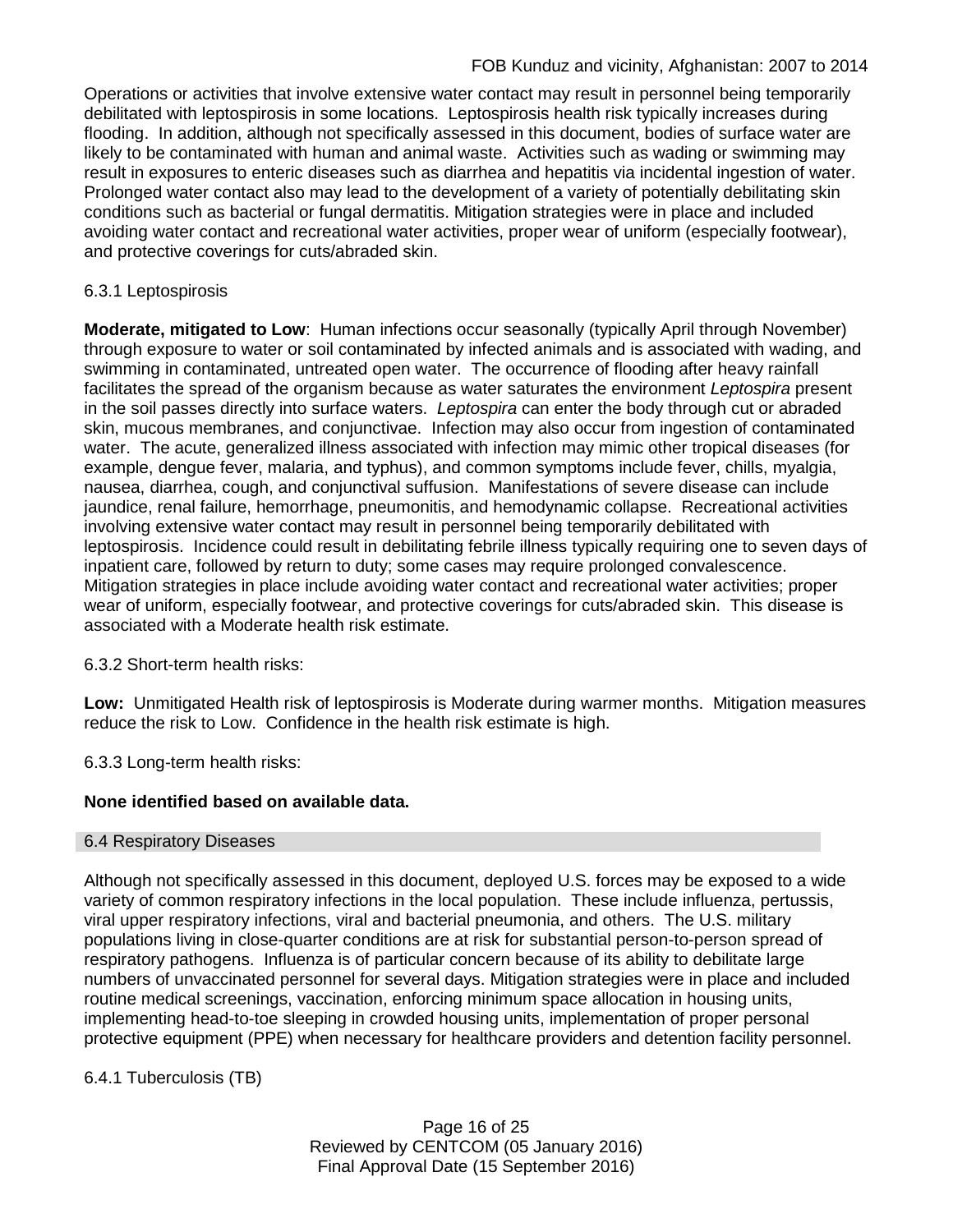**Moderate, mitigated to Low:** Potential health risk to U.S. personnel is Moderate, mitigated to Low, year round. Transmission typically requires close and prolonged contact with an active case of pulmonary or laryngeal TB, although it also can occur with more incidental contact. The Army Surgeon General has defined increased risk in deployed Soldiers as indoor exposure to locals or third country nationals of greater than one hour per week in a highly endemic active TB region. Mitigation strategies include routine medical screenings; enforcing minimum space allocation in housing units; implementing head-to-toe sleeping in crowded housing units; and implementation of proper personal protective equipment (PPE), when necessary (treating active case, detainee operations).

### 6.4.2 Meningococcal meningitis

**Low:** Meningococcal meningitis poses a Low risk and is transmitted from person to person through droplets of respiratory or throat secretions. Close and prolonged contact facilitates the spread of this disease. Meningococcal meningitis is potentially a very severe disease typically requiring intensive care; fatalities may occur in 5-15% of cases.

6.4.3 Short-term health risks:

**Low:** Moderate (TB) to Low (for meningococcal meningitis). Overall risk was reduced to Low with mitigation measures. Confidence in the health risk estimate is high.

6.4.4 Long-term health risks:

**None identified based on available data.** Tuberculosis is evaluated as part of the post deployment health assessment (PDHA). A TB skin test is required post-deployment if potentially exposed and is based upon individual service policies.

#### 6.5 Animal-Contact Diseases

### 6.5.1 Rabies

**Moderate, mitigated to Low:** Rabies posed a year-round moderate risk. Occurrence in local animals was well above U.S. levels due to the lack of organized control programs. Dogs are the primary reservoir of rabies in Afghanistan, and a frequent source of human exposure. Rabies is transmitted by exposure to the virus-laden saliva of an infected animal, typically through bites, but could occur from scratches contaminated with the saliva. A U.S. Army Soldier deployed to Afghanistan from May 2010 to May 2011 died of rabies in New York on 31 August 2011 (Reference 7). Laboratory results indicated the Soldier was infected from contact with a dog while deployed. Although the vast majority (>99%) of persons who develop rabies disease will do so within a year after a risk exposure, there have been rare reports of individuals presenting with rabies disease up to six years or more after their last known risk exposure. Mitigation strategies included command emphasis of CENTCOM GO 1B, reduction of animal habitats, active pest management programs, and timely treatment of feral animal scratches/bites.

#### 6.5.2 Anthrax

**Low:** Anthrax cases are rare in indigenous personnel, and pose a Low risk to U.S. personnel. Anthrax is a naturally occurring infection; cutaneous anthrax is transmitted by direct contact with infected animals or carcasses, including hides. Eating undercooked infected meat may result in contracting gastrointestinal anthrax. Pulmonary anthrax is contracted through inhalation of spores and is extremely rare. Mitigation measures included consuming approved food sources, proper food preparation and

> Page 17 of 25 Reviewed by CENTCOM (05 January 2016) Final Approval Date (15 September 2016)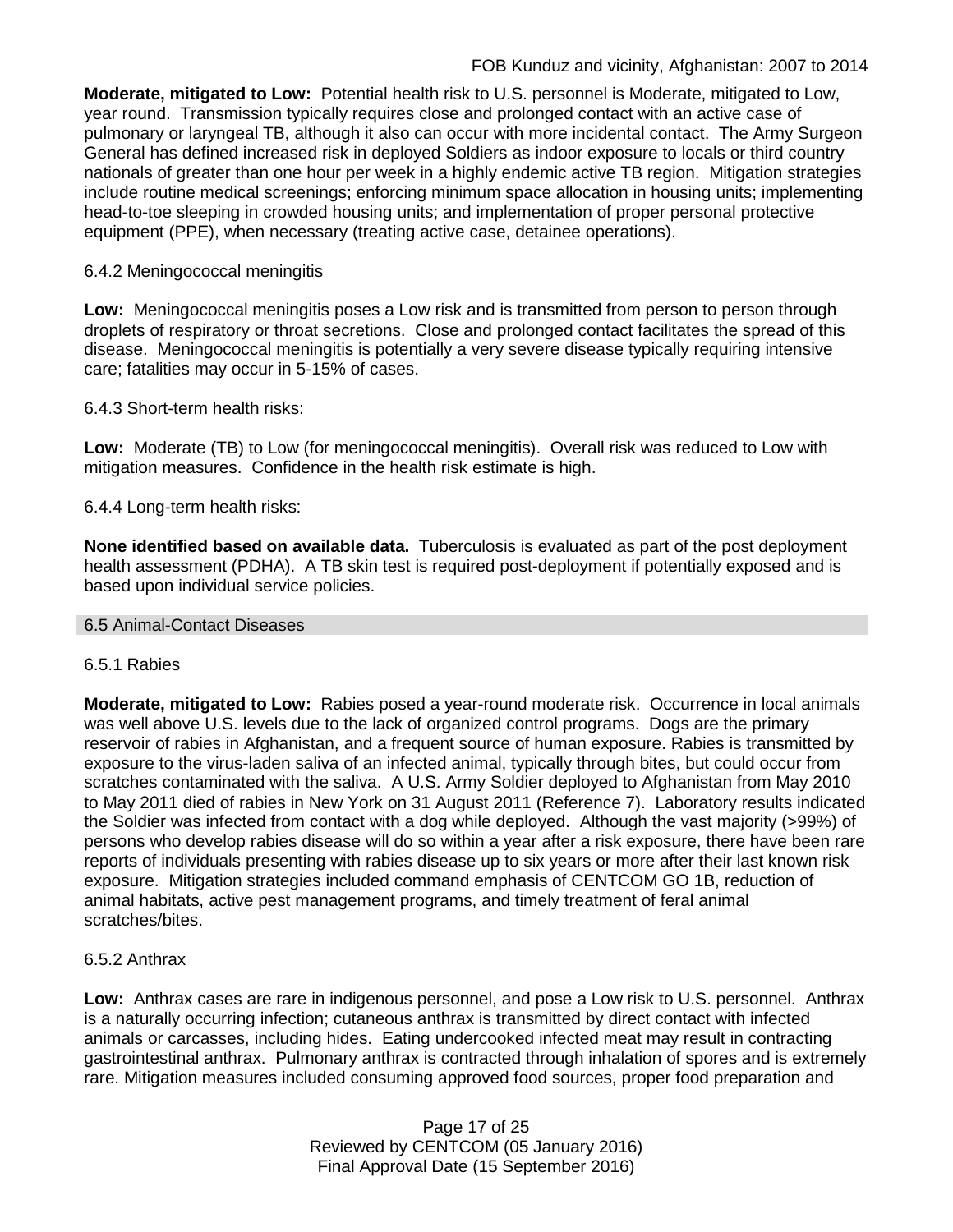cooking temperatures, avoidance of animals and farms, dust abatement when working in these areas, vaccinations, and proper PPE for personnel working with animals.

### 6.5.3 Q-Fever

**Moderate, mitigated to Low:** Potential health risk to U.S. personnel is Moderate, but mitigated to Low, year round. Rare cases are possible among personnel exposed to aerosols from infected animals, with clusters of cases possible in some situations. Significant outbreaks (affecting 1-50%) can occur in personnel with heavy exposure to barnyards or other areas where animals are kept. Unpasteurized milk may also transmit infection. The primary route of exposure is respiratory, with an infectious dose as low as a single organism. Incidence could result in debilitating febrile illness, sometimes presenting as pneumonia, typically requiring one to seven days of inpatient care followed by return to duty. Mitigation strategies in place as listed in paragraph 6.5.2 except for vaccinations.

### 6.5.4 H5N1 avian influenza

**Low:** Potential health risk to U.S. personnel is Low. Although H5N1 avian influenza (AI) is easily transmitted among birds, bird-to-human transmission is extremely inefficient. Human-to-human transmission appears to be exceedingly rare, even with relatively close contact. Extremely rare cases (less than 0.01% per month attack rate) could occur. Incidence could result in very severe illness with fatality rate higher than 50 percent in symptomatic cases. Mitigation strategies included avoidance of birds/poultry and proper cooking temperatures for poultry products.

6.5.5 Short-term health risks:

**Low:** The short-term unmitigated risk is Moderate for rabies, and Q-fever, to Low for anthrax, and H5N1 avian influenza. Mitigation measures reduced the overall risk to Low.Confidence in risk estimate is high.

6.5.6 Long-term health risks:

**Low:** A Low long term risk exists for rabies because, in rare cases, the incubation period for rabies can be several years.

### **7 Venomous Animal/Insect**

All information was taken directly from the Armed Forces Pest Management Board (Reference 8) and the Clinical Toxicology Resources web site from the University of Adelaide, Australia (Reference 9). The species listed below have home ranges that overlap the location of FOB Kunduz and vicinity, and may present a health risk if they are encountered by personnel. See Section 9 for more information about pesticides and pest control measures.

#### 7.1 Spiders

• *Latrodectus dahlia* (widow spider): Severe envenoming possible, potentially lethal. However, venom effects are mostly minor and even significant envenoming is unlikely to be lethal.

### 7.2 Scorpions

• *Androctonus afghanus*, *Androctonus amoreuxi,* and *Androctonus baluchicus*: Severe envenoming possible, potentially lethal. Severe envenoming may produce direct or indirect cardio toxicity, with cardiac arrhythmias, cardiac failure. Hypovolaemic hypotension possible in severe cases

> Page 18 of 25 Reviewed by CENTCOM (05 January 2016) Final Approval Date (15 September 2016)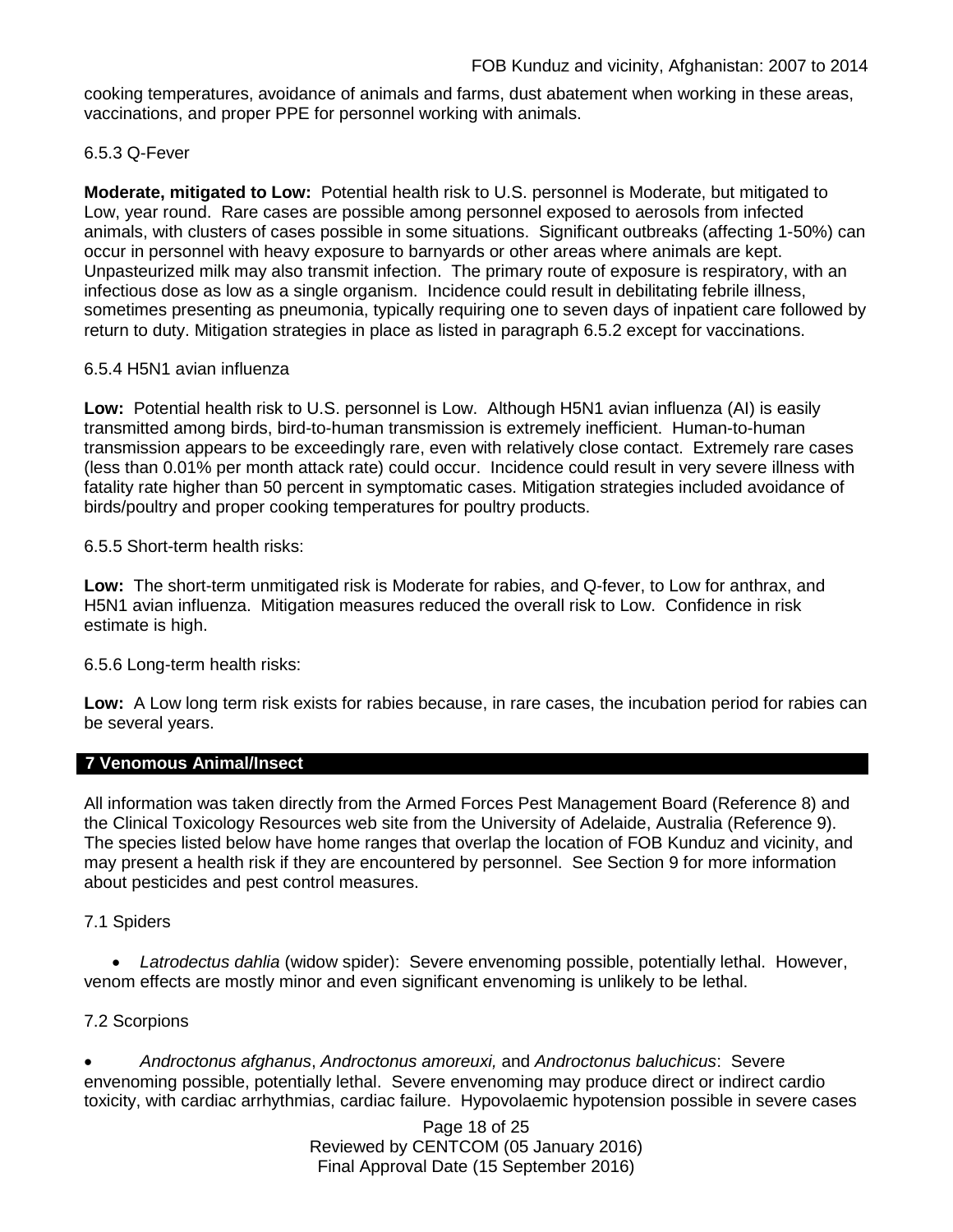due to fluid loss through vomiting and sweating.

• *Afghanobuthus nuamanni*, *Compsobuthus rugosulus, Compsobuthus tofti*, *Mesobuthus caucasicus, Mesobuthus eupeus, Mesobuthus macmahoni, Orthochirus afghanus*, *Orthochirus bicolor, Orthochirus pallidus,* and *Orthochirus scrobiculosus*: There are a number of dangerous Buthid scorpions, but there are also some known to cause minimal effects only. Without clinical data it is unclear where these species fit within that spectrum.

• *Hottentotta alticola*, and *Hottentotta saulcyi*: Moderate envenoming possible but unlikely to prove lethal. Stings by these scorpions are likely to cause only short lived local effects, such as pain, without systemic effects.

### 7.3 Snakes

• *Echis carinatus multisquamatus* (central Asian saw-scaled viper) and *Gloydius halys* (Haly's pit viper): Severe envenoming possible, potentially lethal. Bites may cause moderate to severe coagulopathy and haemorrhagins causing extensive bleeding.

• *Macrovipera lebetina obtuse* (Levantine viper) and *Macrovipera lebetina turanica* (Levantine viper): Severe envenoming possible, potentially lethal. Bites may cause mild to severe local effects, shock & coagulopathy.

• *Naja oxiana* (Oxus cobra): Severe envenoming possible, potentially lethal. Bites can cause systemic effects, principally flaccid paralysis.

7.4 Short-term health risk:

**Low.** If encountered, effects of venom vary with species from mild localized swelling (e.g., widow spider) to potentially lethal effects (e.g., *Androctonus baluchicus*). See effects of venom above. Mitigation strategies included avoiding contact, proper wear of uniform (especially footwear), and timely medical treatment. Confidence in the health risk estimate is low (Reference 4, Table 3-6).

7.5 Long-term health risk:

### **None identified.**

## **8 Heat/Cold Stress**

#### 8.1 Heat

Summer (June - September) monthly mean temperatures range from 75 degrees Fahrenheit (°F) to 88°F with an average temperature of 83°F based on historical climatological. The health risk of heat stress/injury based on temperatures alone is low (< 78°F) from September – May, high (82-87.9°F) in June and August, and extremely high (≥ 88°F) in July. However, work intensity and clothing/equipment worn pose greater health risk of heat stress/injury than environmental factors alone (Reference 10). Managing risk of hot weather operations included monitoring work/rest periods, proper hydration, and taking individual risk factors (e.g., acclimation, weight, and physical conditioning) into consideration. Risk of heat stress/injury was reduced with preventive measures

8.1.1 Short-term health risk:

Page 19 of 25 Reviewed by CENTCOM (05 January 2016) Final Approval Date (15 September 2016) **Low to Extremely High, mitigated to Low.** Risk of heat injury in unacclimatized or susceptible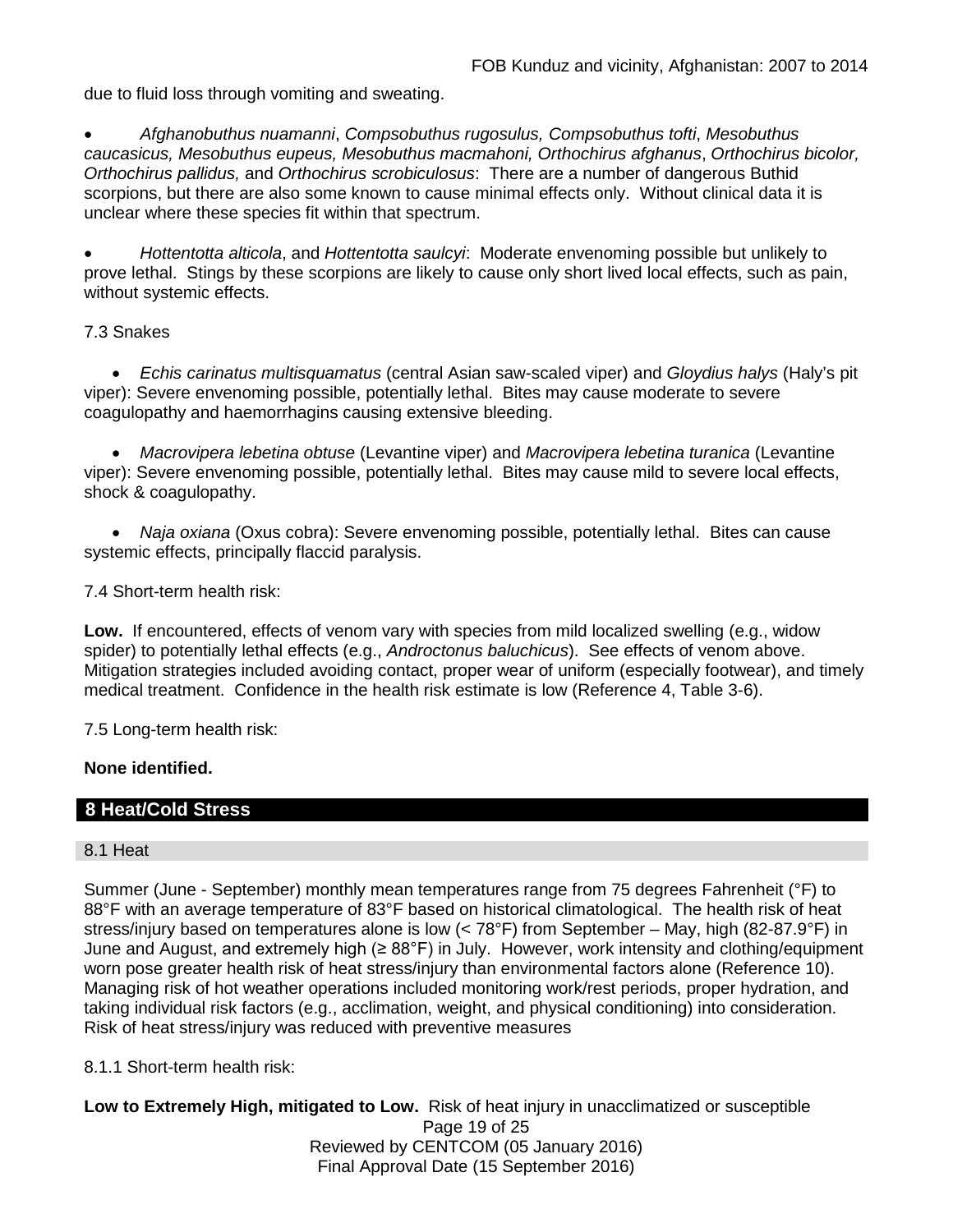populations (older, previous history of heat injury, poor physical condition, underlying medical/health conditions), and those under operational constraints (equipment, PPE, vehicles) is Extremely High in July, High in June and August, and Low from September – May. The risk of heat injury was reduced to low through preventive measures such as work/rest cycles, proper hydration and nutrition, and monitoring WBGT. Confidence in the health risk estimate is low (Reference 4, Table 3-6).

8.1.2 Long-term health risk:

**Low.** However, the risk may be greater for certain susceptible persons–those older (i.e., greater than 45 years), in lesser physical shape, or with underlying medical/health conditions. Long-term health implications from heat injuries are rare but may occur, especially from more serious injuries such as heat stroke. It is possible that high heat in conjunction with various chemical exposures may increase long-term health risks, though specific scientific evidence is not conclusive. Confidence in these risk estimates is medium (Reference 4, Table 3-6).

### 8.2 Cold

8.2.1 Short-term health risks:

Winter (December - March) monthly mean temperatures range from 35°F to 51°F with an average temperature of 41°F based on historical climatological data. Because even on warm days a significant drop in temperature after sunset by as much as 40 °F can occur, there is a risk of cold stress/injury when temperatures fall below 60 °F, from November – March. The risk assessment for Non-Freezing Cold Injuries (NFCI), such as chilblain, trench foot, and hypothermia, is Low based on historical temperature and precipitation data. Frostbite is unlikely to occur because temperatures rarely drop below freezing. However, personnel may encounter significantly lower temperatures during field operations at higher altitudes. As with heat stress/injuries, cold stress/injuries are largely dependent on operational and individual factors instead of environmental factors alone (Reference 10).

**Low.** The health risk of cold injury is Low. Confidence in the health risk estimate is medium.

8.2.2 Long-term health risk:

**Low.** The health risk of cold injury is Low. Confidence in the health risk estimate is high.

### **9 Noise**

### 9.1 Continuous

No specific hazard sources were documented in the DOEHRS or MESL from the 1 January 2007 through 31 December 2014 timeframe.

9.1.1 Short-term health risks:

### **Not evaluated.**

9.1.2 Long-term health risks:

### **Not evaluated.**

9.2 Impulse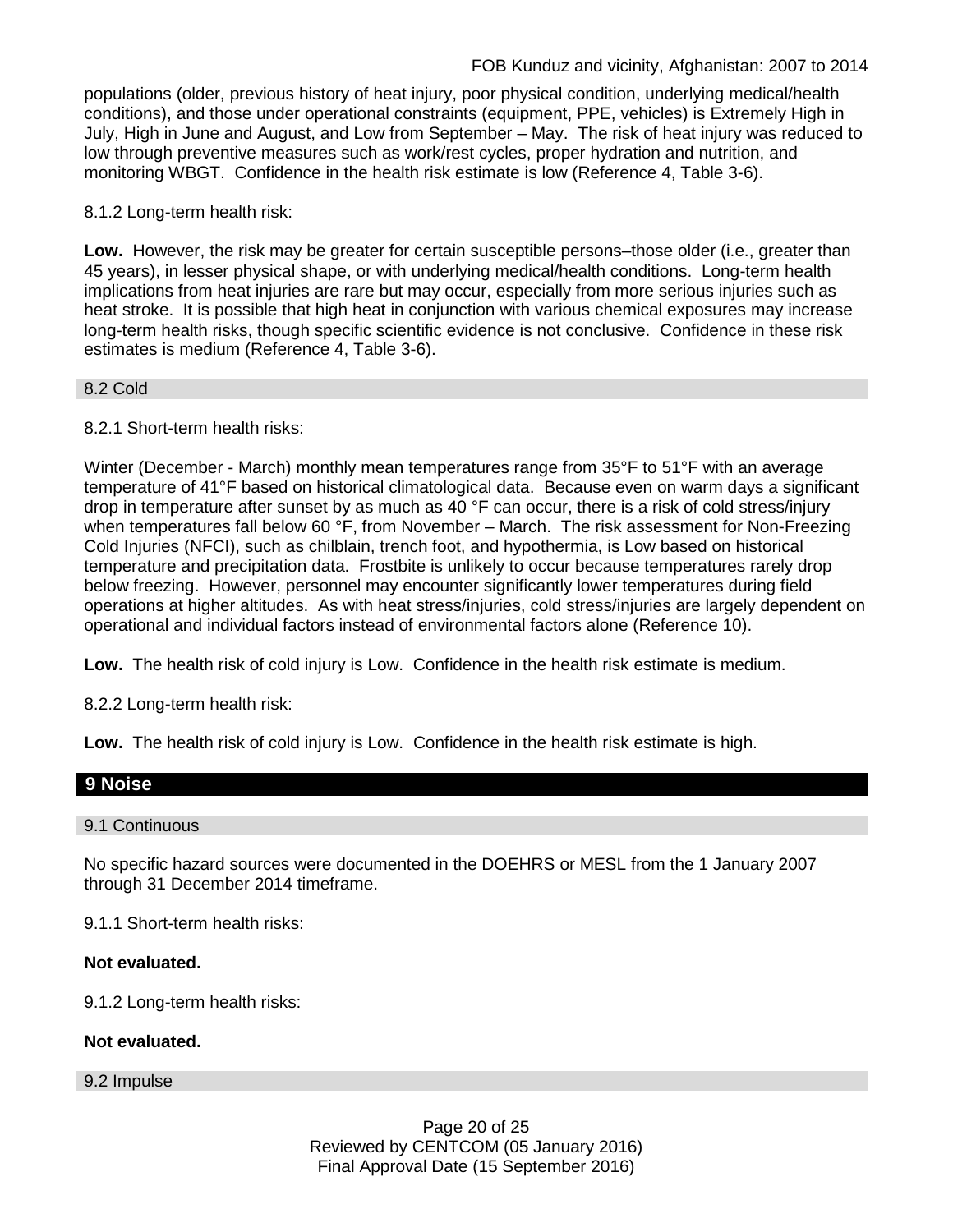No specific hazard sources were documented in the DOEHRS or MESL from the 1 January 2007 through 31 December 2014 timeframe.

9.2.1 Short-term health risks:

### **Not evaluated**.

9.2.2 Long-term health risks:

### **Not evaluated**.

## **10 Unique Incidents/Concerns**

#### 10.1 Potential environmental contamination sources

DoD personnel are exposed to various chemical, physical, ergonomic, and biological hazards in the course of performing their mission. These types of hazards depend on the mission of the unit and the operations and tasks which the personnel are required to perform to complete their mission. The health risk associated with these hazards depends on a number of elements including what materials are used, how long the exposure last, what is done to the material, the environment where the task or operation is performed, and what controls are used. The hazards can include exposures to heavy metal particulates (e.g., lead, cadmium, manganese, chromium, and iron oxide), solvents, fuels, oils, and gases (e.g., carbon monoxide, carbon dioxide, oxides of nitrogen, and oxides of sulfur). Most of these exposures occur when performing maintenance task such as painting, grinding, welding, engine repair, or movement through contaminated areas. Exposures to these occupational hazards can occur through inhalation (air), skin contact, or ingestion; however exposures through air are generally associated with the highest health risk.

#### 10.2 Waste Sites/Waste Disposal

Solid waste and wastewater were hauled off site by local contractors at FOB Kunduz, COP Fortitude, and COP Shir Khan (References 12-21). No specific hazard sources were documented in the DOEHRS or MESL from the 1 January 2007 through 31 December 2014 timeframe.

#### 10.3 Fuel/petroleum products/industrial chemical spills

No specific hazard sources were documented in the DOEHRS or MESL from the 1 January 2007 through 31 December 2014 timeframe.

#### 10.4 Pesticides/Pest Control:

The health risk of exposure to pesticide residues is considered within the framework of typical residential exposure scenarios, based on the types of equipment, techniques, and pesticide products that have been employed, such as enclosed bait stations for rodenticides, various handheld equipment for spot treatments of insecticides and herbicides, and a number of ready-to-use (RTU) methods such as aerosol cans and baits. The control of rodents required the majority of pest management inputs, with the acutely toxic rodenticides staged as solid formulation lethal baits placed in tamper-resistant bait stations indoors and outdoors throughout cantonment areas. Nuisance insects, including biting and stinging insects such as bees, wasps, and ants, also required significant pest management inputs. Use of pesticides targeting against these pests generally involved selection of compounds with low mammalian toxicity and short-term residual using pinpoint rather than broadcast application techniques. No specific hazard sources were documented in DOEHRS or MESL. For each pesticide product

> Page 21 of 25 Reviewed by CENTCOM (05 January 2016) Final Approval Date (15 September 2016)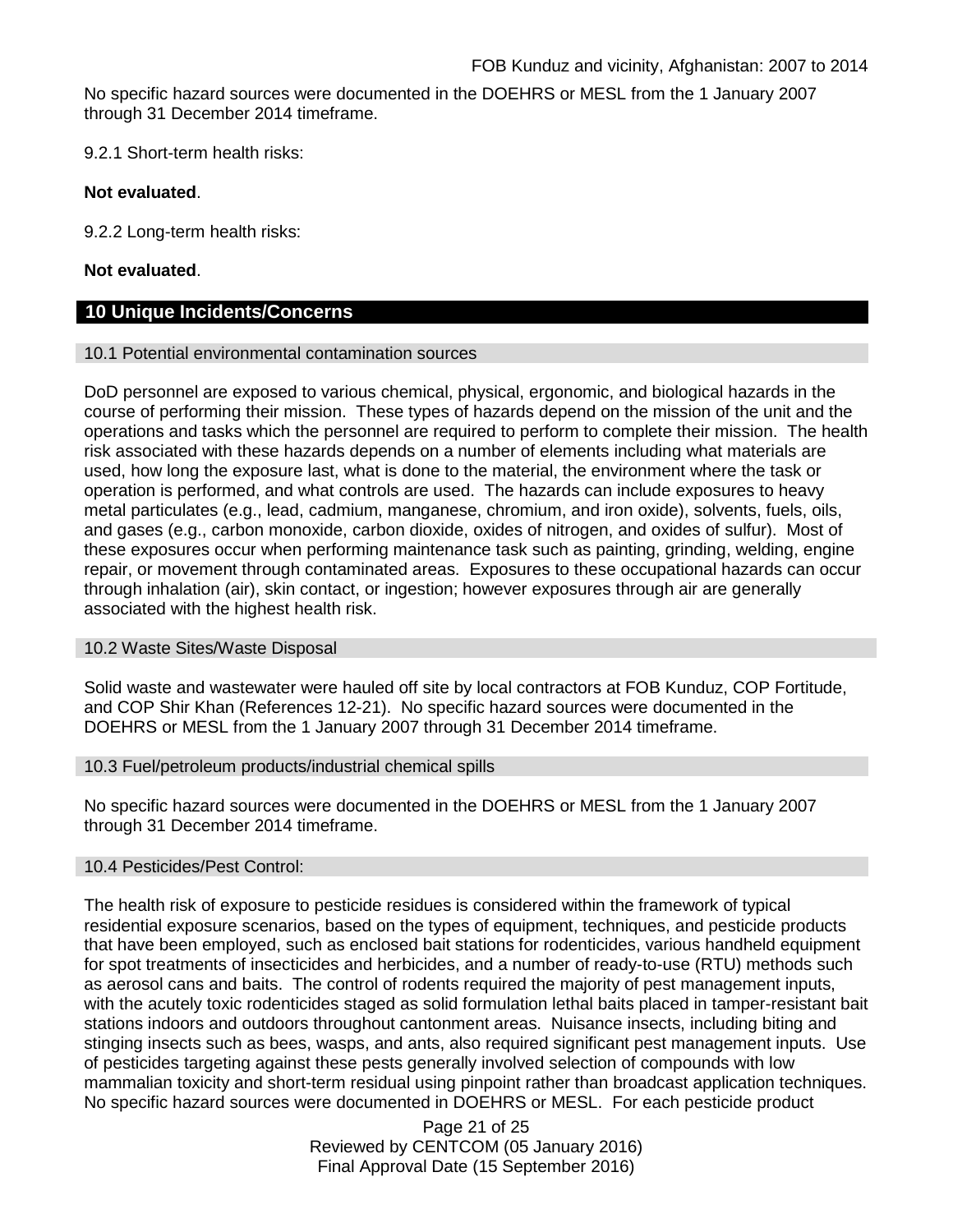applied during this period, the EPA approved label has been archived, providing a framework of how each pesticide was handled and applied (see below).

10.4.1 Rodenticides

Bromadiolone and brodifacoum were used to control rodents.

10.4.2 Insecticides

Insecticides used to control ants, bees, crickets, fleas, flies, lice, mosquitoes, spiders, and wasps include: *Bacillus thuringiensis* subspecies *israelensis,* cypermethrin, deltamethrin, methoprene, polybutylenes, polyisobutylenes, fipronil, imidacloprid, Z-9-tricosene, d-trans allethrin, phenothrin, and ß-cyfluthrin.

### 10.4.4 Short-term and long-term health risks

No specific hazard sources were documented in DOEHRS or MESL for the 1 January 2007 through 31 December 2014 timeframe.

### 10.5 Asbestos

No specific hazard sources were documented in the DOEHRS or MESL from the 1 January 2007 through 31 December 2014 timeframe.

### 10.6 Lead Based Paint

No specific hazard sources were documented in the DOEHRS or MESL from the 1 January 2007 through 31 December 2014 timeframe.

### 10.7 Burn Pit

Burn pits and incinerators were not located at FOB Kunduz, COP Fortitude, and COP Shir Khan (References 12-15 and 18-20). The presence or absence of burn pits and incinerators was not available for other locations in this POEMS document. While not specific to FOB Kunduz and vicinity, the consolidated epidemiological and environmental sampling and studies on burn pits that have been conducted as of the date of this publication have been unable to determine whether an association does or does not exist between exposures to emissions from the burn pits and long-term health effects (Reference 11). The Institute of Medicine committee's (Reference 11) review of long-term health consequences of exposure to burn pits in Iraq and Afghanistan suggests that service in Iraq or Afghanistan (i.e., a broader consideration of air pollution than exposure only to burn pit emissions) may be associated with long-term health effects, particularly in susceptible (e.g., those who have asthma) or highly exposed subpopulations, such as those who worked at or near the burn pit. Such health effects would be due mainly to high ambient concentrations of PM from both natural and anthropogenic sources, including military sources. If that broader exposure to air pollution turns out to be relevant, potentially related health effects of concern are respiratory and cardiovascular effects and cancer. Susceptibility to the PM health effects could be exacerbated by other exposures, such as stress, smoking, local climatic conditions, and co-exposures to other chemicals that affect the same biologic or chemical processes. Individually, the chemicals measured at burn pit sites in the study were generally below concentrations of health concern for general populations in the U.S. However, the possibility of exposure to mixtures of the chemicals raises the potential for health outcomes associated with cumulative exposure to combinations of the constituents of burn pit emissions and emissions from other sources.

> Page 22 of 25 Reviewed by CENTCOM (05 January 2016) Final Approval Date (15 September 2016)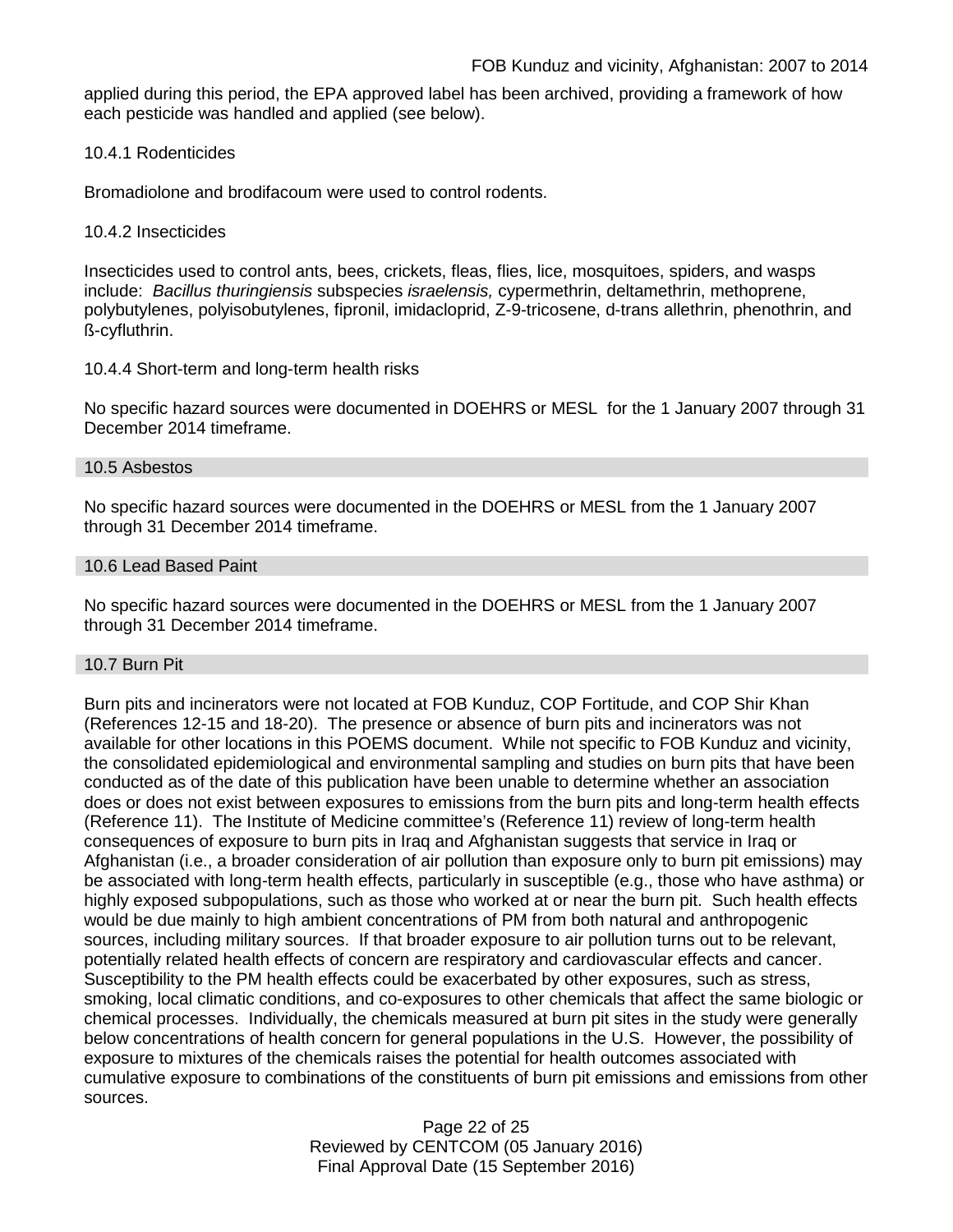### **11 References[1](#page-22-0)**

 $\overline{a}$ 

- 1. Defense Occupational and Environmental Health Readiness System (referred to as the DOEHRS-IH, EH Business Area) at https://doehrs-ih.csd.disa.mil/Doehrs/. Department of Defense (DoD) Instruction 6490.03, *Deployment Health*, 2006.
- 2. DoDI 6055.05, Occupational and Environmental Health, 2008.
- 3. Joint Staff Memorandum (MCM) 0017-12, Procedures for Deployment Health Surveillance, 2012.
- 4. USAPHC TG230, June 2013 Revision.
- 5. DoD MESL: [https://mesl.apgea.army.mil/mesl/.](https://mesl.apgea.army.mil/mesl/) Some of the data and reports used may be classified or otherwise have some restricted distribution.
- 6. Modification 12 to United States Central Command Individual Protection and Individual Unit Deployment Policy, 02 December 2013.
- 7. CDC. 2012. Morbidity and Mortality Weekly Report. Imported Human Rabies in a U.S. Army Soldier. May 4, 2012. 61(17); 302-305.
- 8. Armed Forces Pest Management Board: http://www.afpmb.org/content/venomous-animalscountry#Afghanistan. U.S. Army Garrison - Forest Glen, Silver Spring, MD.
- 9. Clinical Toxinology Resources: http://www.toxinology.com/. University of Adelaide, Australia.
- 10. Goldman RF. 2001. Introduction to heat-related problems in military operations. In: Textbook of military medicine: medical aspects of harsh environments Vol. 1, Pandolf KB, and Burr RE (Eds.), Office of the Surgeon General, Department of the Army, Washington DC.
- 11. IOM (Institute of Medicine). 2011. Long-term health consequences of exposure to burn pits in Iraq and Afghanistan. Washington, DC: The National Academies Press.
- 12. 170<sup>th</sup> IBCT Preventive Medicine. Occupational and Environmental Health Site Assessment COP Shere Khan. October 2011.
- 13. 170th IBCT Preventive Medicine. Occupational and Environmental Health Site Assessment COP Fortitude. 23 October 2011.

<span id="page-22-0"></span><sup>1</sup> NOTE. The data are currently assessed using the 2013 TG230. The general method involves an initial review of the data which eliminates all chemical substances not detected above 1-yr negligible MEGs. Those substances screened out are not considered acute or chronic health hazards so are not assessed further. For remaining substances, acute and chronic health effects are evaluated separately for air water (soil is only evaluated for long term risk). This is performed by deriving separate short-term and long term population exposure level and estimates (referred to as population exposure point concentrations (PEPC)) that are compared to MEGs derived for similar exposure durations. If less than or equal to negligible MEG the risk is Low. If levels are higher than negligible then there is a chemical-specific toxicity and exposure evaluation by appropriate SMEs, which includes comparison to any available marginal, critical or catastrophic MEGs. For drinking water 15 L/day MEGs are used for the screening while site specific 5-15 L/day are used for more detailed assessment. For nondrinking water (such as that used for personal hygiene or cooking) the 'consumption rate' is limited to 2 L/day (similar to the EPA) which is derived by multiplying the 5 L/day MEG by a factor of 2.5. This value is used to conservatively assess non drinking uses of water.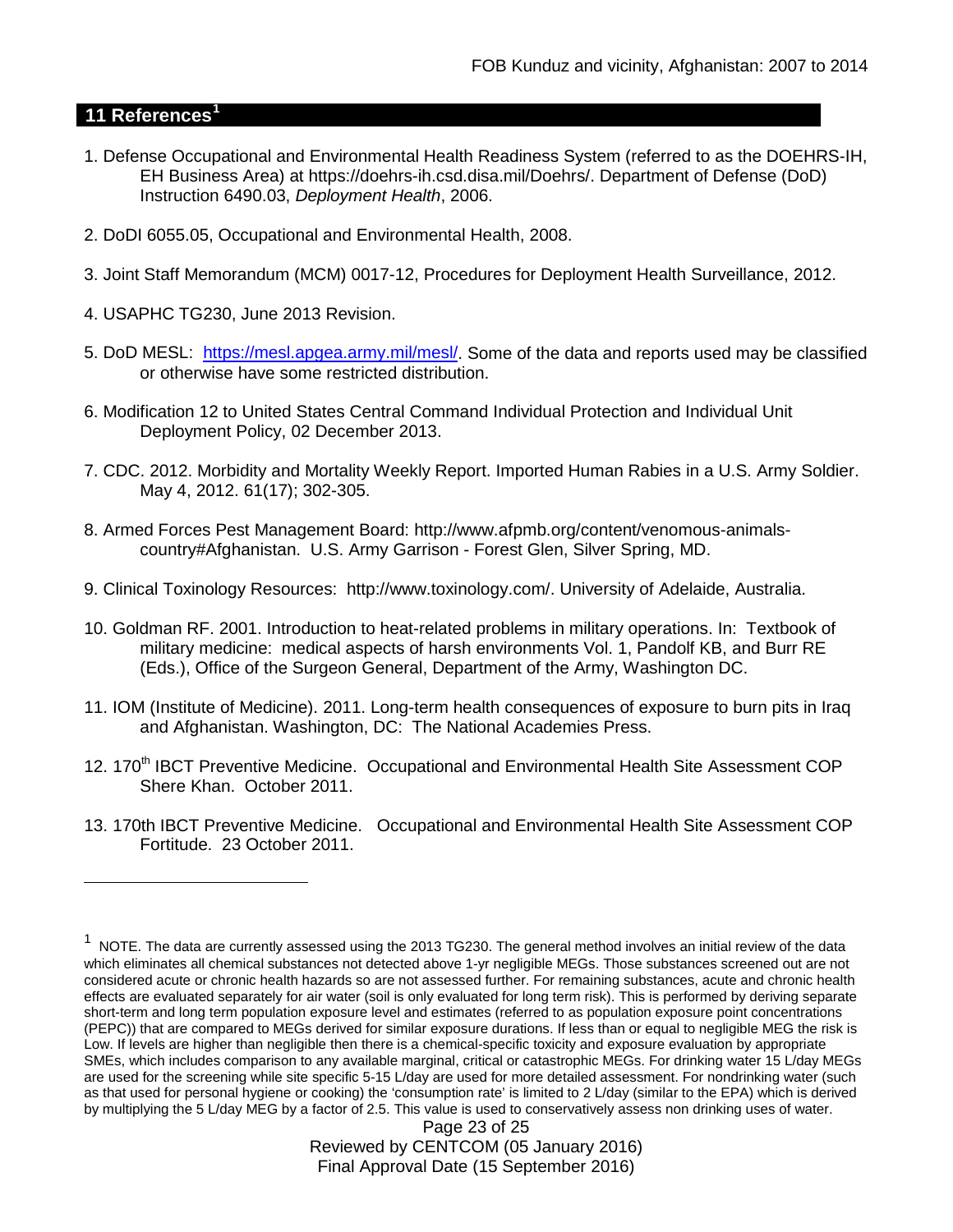- 14. Preventive Medicine Section, C CO., 10th BSB, 1/10 MTN DIV. Occupational and Environmental Health Site Assessment FOB Kunduz, Kunduz Province, Afghanistan. 17 November 2010.
- 15. 170th IBCT Preventive Medicine. Occupational and Environmental Health Site Assessment FOB Kunduz. October 2011.
- 16. Preventive Medicine Base Camp Assessment, Camp Kunduz. August 2009.
- 17. Preventive Medicine Base Camp Assessment, FOB Kunduz. August 2011.
- 18. Preventive Medicine Base Camp Assessment, FOB Kunduz. January 2012.
- 19. Preventive Medicine Base Camp Assessment, FOB Kunduz. April 2012.
- 20. Preventive Medicine Base Camp Assessment, FOB Kunduz. May 2012.
- 21. Preventive Medicine Base Camp Assessment, FOB Kunduz. November 2011.